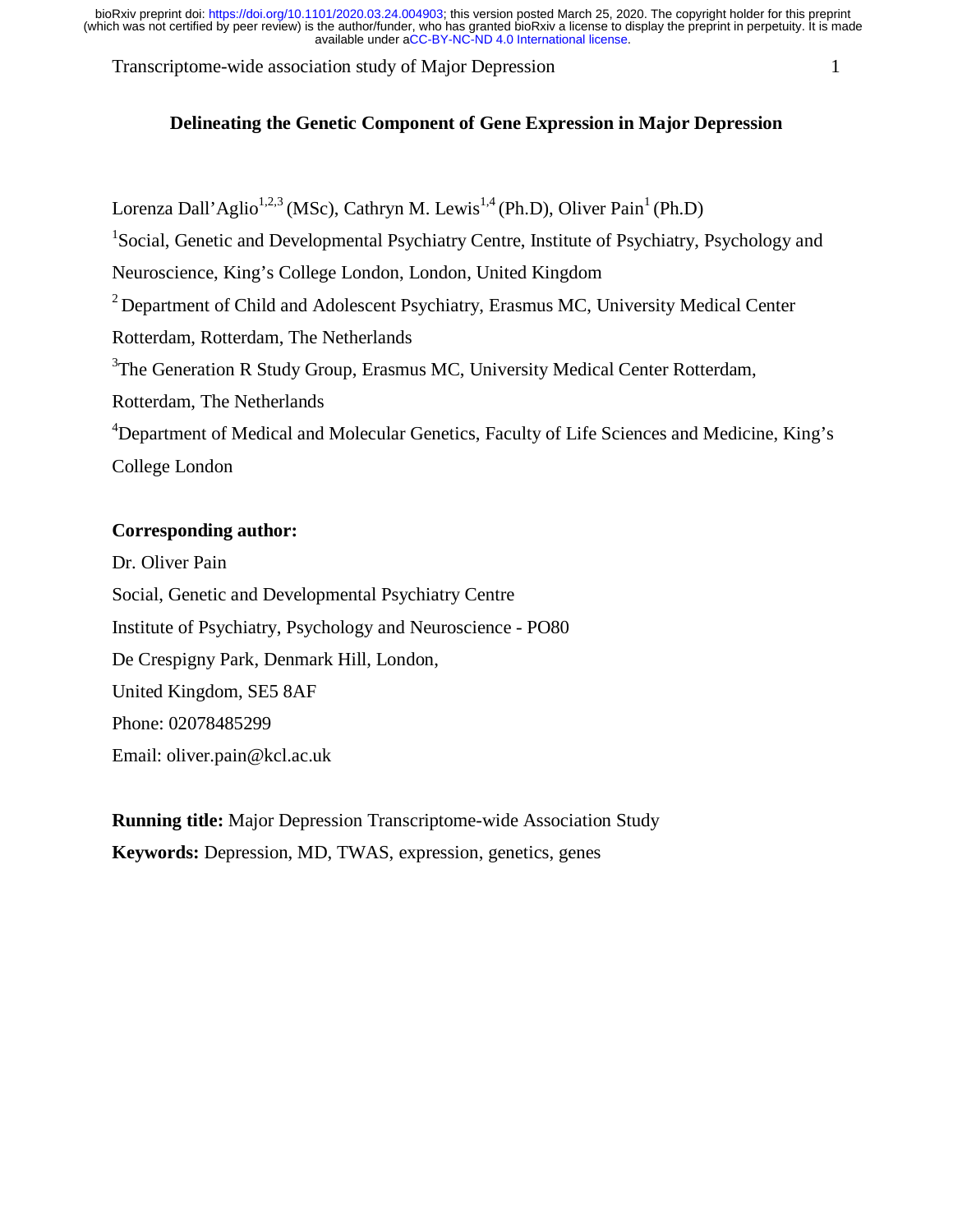Transcriptome-wide association study of Major Depression 2

#### **Abstract**

**Background:** Major Depression (MD) is determined by a multitude of factors including genetic risk variants which regulate gene expression (GE). Here, we examined the genetic component of GE in MD by performing a Transcriptome-Wide Association Study (TWAS), inferring GE-trait relationships from genetic, transcriptomic and phenotypic information. **Method:** Genes differentially expressed in depression were identified with the TWAS FUSION method, based on summary statistics from the largest genome-wide association analysis of MD ( $N_{cases}$  = 135,458) and GE levels from 20 tissue datasets. Follow-up analyses were performed to extensively characterize the identified associations: colocalization, conditional, and fine-mapping analyses together with functionally-enriched pathway investigations. **Results:** Transcriptome-wide significant GE differences between cases and controls were found at 91 genes, 50 of which were not found in previous MD TWASs. Of the 91 significant genes, eight represented strong, colocalized, and potentially causal associations with depression, which were independent from the effect of nearby genes. Such "high-confidence associations" include *NEGR1, CTC-467M3.3, TMEM106B, CTD-2298J14.2, CCDC175, ESR2, PROX2, ZC3H7B*. Lastly, TWAS-based enrichment analysis highlighted dysregulation of gene sets for long term potentiation, dendritic shaft, and memory processes in MD. **Conclusion:** This study has shed light on the genetic component of GE in depression by characterizing the identified associations, unravelling novel risk genes, and determining which associations are congruent with a causal model. These findings can be used as a resource for prioritizing and designing subsequent functional studies of MD.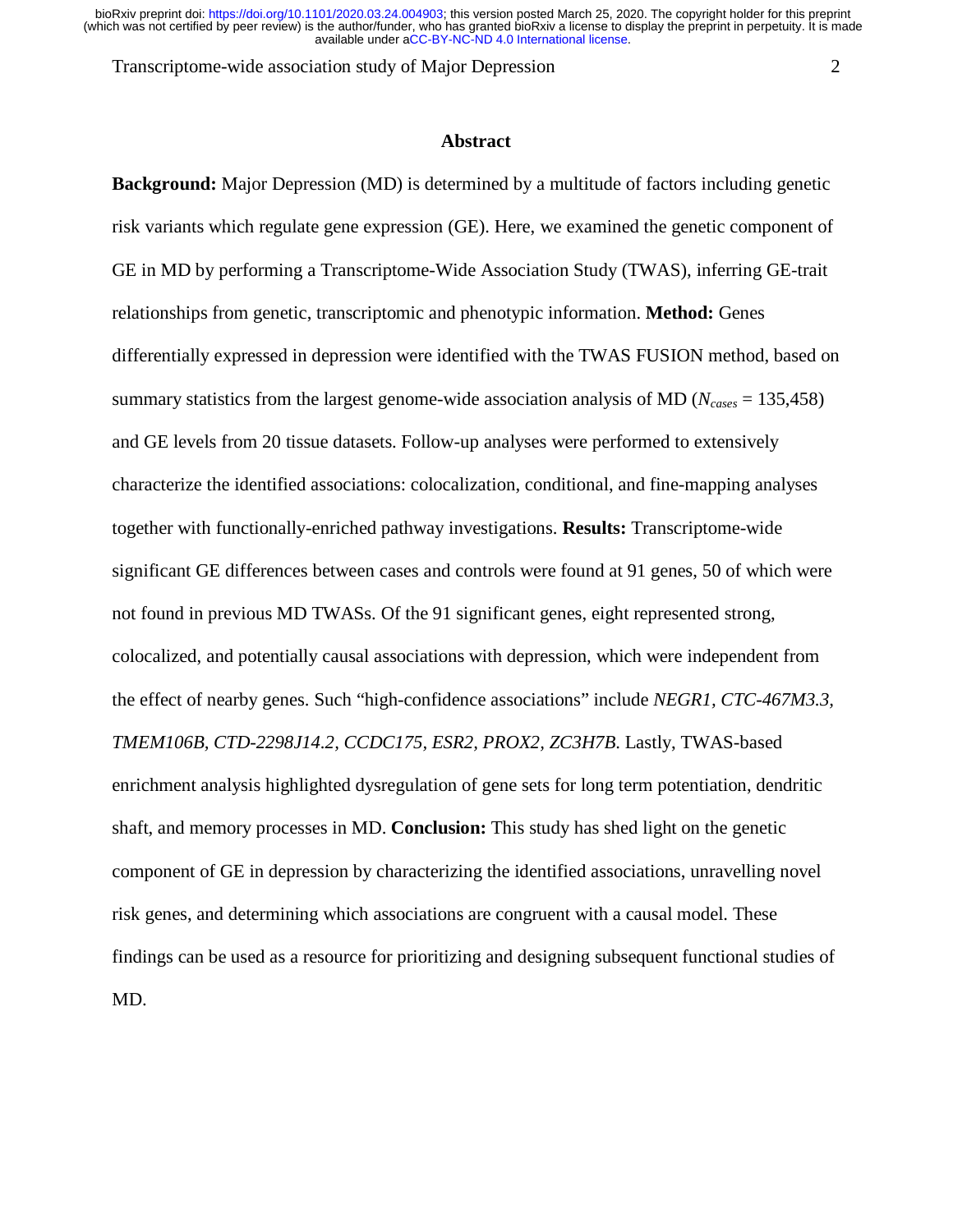Transcriptome-wide association study of Major Depression 3

#### **Introduction**

Major depression (MD) constitutes one of the largest contributors to global disability worldwide, affecting around 322 million people and accounting for approximately 50 million years lived with disability (1). This disorder is of complex origin, being determined by the interplay of a multitude of environmental factors (e.g. life events) and genetic variations (2). The genetic contribution to MD has been confirmed by twin studies, which yielded heritability estimates of approximately 37% (3), and genome-wide association studies, which estimated heritability of 9% captured by common single nucleotide polymorphisms (SNPs) (4).

Genome-wide association studies (GWASs) have started to identify the specific genomic loci underlying depression genetic risk. In one of the most recent and largest GWASs to date ( $N_{cases}$  = *135,458*), Wray et al. (5) uncovered 44 independent loci associated with MD. Drawing on a larger sample (*Ncases* = 246,363) and a broader phenotype definition, Howard et al. (4) observed 102 independent loci, further demonstrating the polygenicity of the disorder.

While genome-wide studies have enabled the identification of SNPs conferring susceptibility to depression, the *functional significance* of such genetic variants remains to be elucidated. The examination of intermediary processes between genomics and the phenotype, such as gene expression (GE), would permit greater insight into the molecular mechanisms underlying depression.

GE is a biological process permitting the translation of the genetic code into functional products, such as proteins and functional RNA (e.g. transfer RNA). While GE is affected by extrinsic exposures such as diet (6), a substantial role for SNPs on the transcriptome has also been observed, with 50% of common variants being associated with GE, in any tissue (7). Genetic variants affecting GE are referred to as Expression Quantitative Trait Loci (eQTL).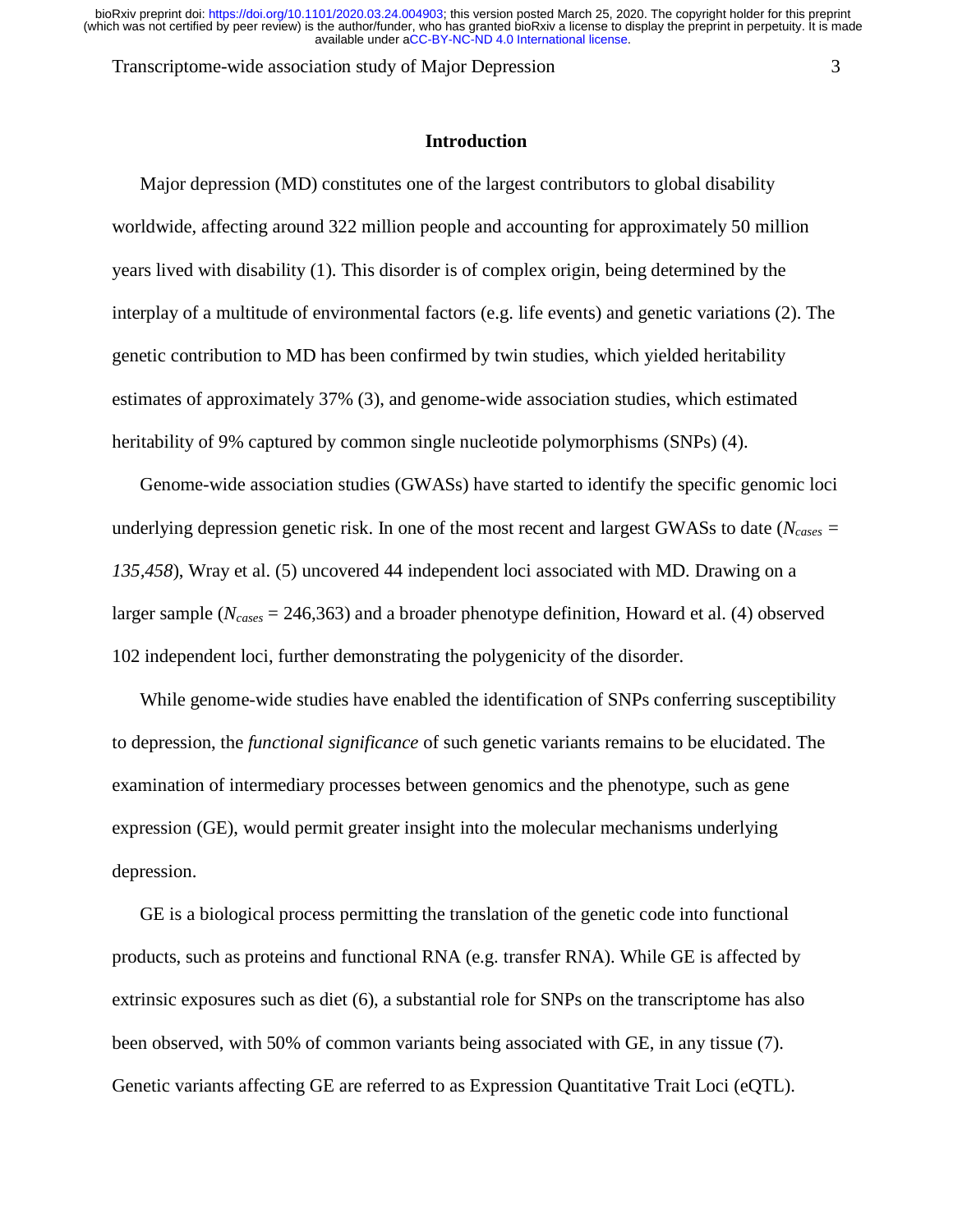#### Transcriptome-wide association study of Major Depression 4

Studies mapping eQTLs enabled the development of publicly available reference panels containing information on SNP – GE relationships, in multiple tissues across different samples. Based on these, the *cis-*genetic component of GE can be predicted in any genetically mapped trait. This allows for the analysis of GE – trait associations with larger samples, inexpensively, and in multiple tissues, as opposed to classical observed GE studies. Importantly, since such novel methods solely capture the genetic component of GE, differential expression that is a consequence of depression (reverse causation) can be excluded.

Several methods to predict GE – trait associations are available. These leverage three key sources of information: *(i)* reference panels with data on SNPs – GE associations (e.g. the Genotype-Tissue Consortium (GTEx)), *(ii)* individual- or summary statistic-level GWAS data capturing SNP-trait associations, and *(iii)* a linkage disequilibrium (LD) reference. Of the available methods, Summary-data based Mendelian Randomization (SMR) (8) and Transcriptome-Wide Association Studies (TWASs) (9,10) are the most commonly used. While the GE – trait association is explored SNP-by-SNP in SMR, TWASs entail a gene-by-gene approach. The integration of SNP effects into genes lowers the multiple testing burden and increases power, thus allowing TWASs to identify genetic associations potentially overlooked by SMR studies and GWASs (9).

To date, four studies have tested for an association between the genetic component of GE and depression (5,11–13). Wray et al. (5) showed transcriptomic dysregulation in MD at 17 genes in the dorsolateral prefrontal cortex (DLPFC). Other studies extended these findings by identifying a greater number of associations, within major (12,13) as well as broad depression (11), across multiple tissues (i.e. distinct brain tissues and whole blood). In these studies, three genes (*NEGR1, LRFN5,* and *ESR2*) were highlighted due to their involvement in the production of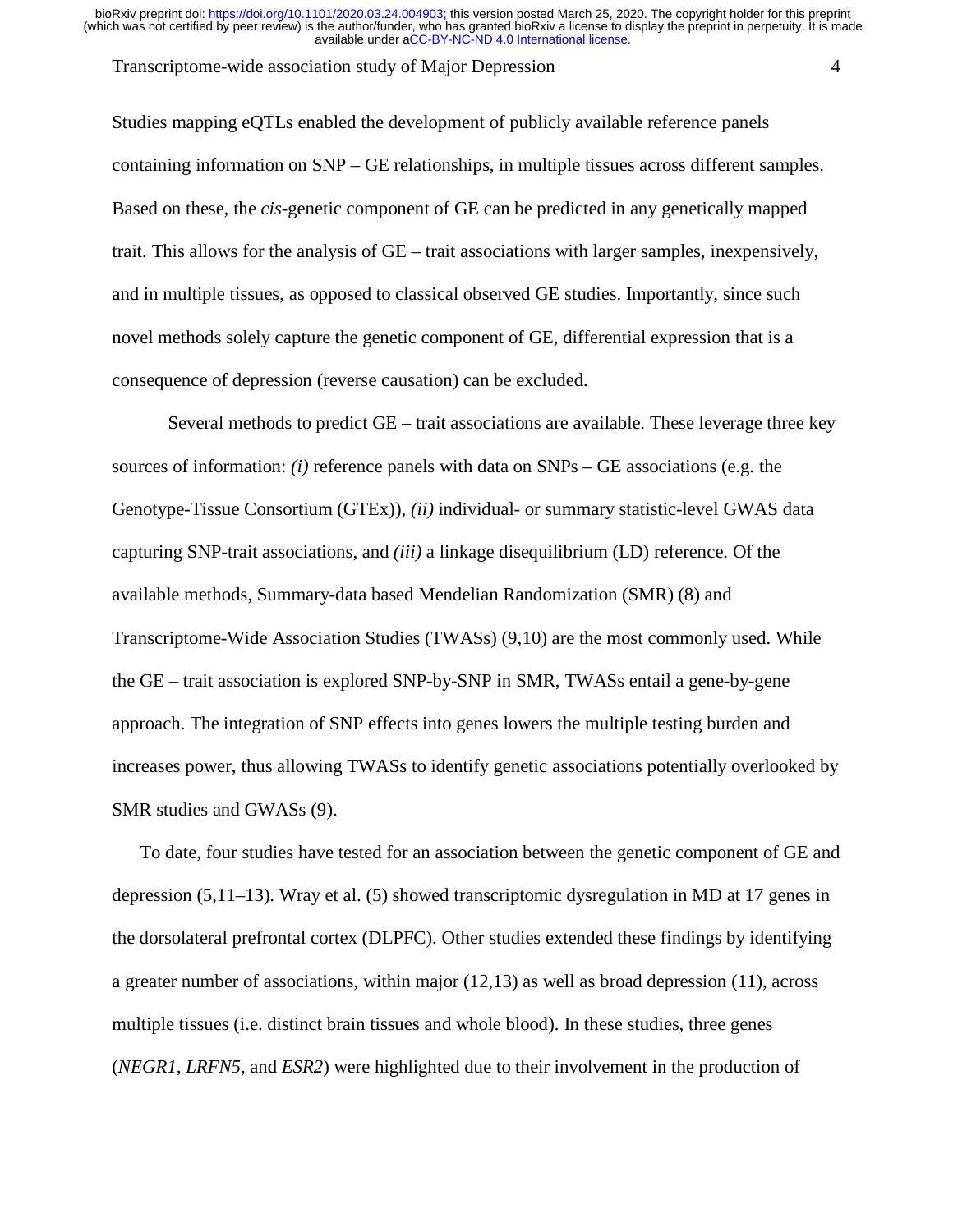Transcriptome-wide association study of Major Depression 5

proteins targeted by psychotropic drugs, indicating that such loci may constitute potential therapeutic targets (12).

These studies have shed further light on the genetic and functional mechanisms of depression, and in this study we extensively examine the characteristics of the identified TWAS associations by exploring *(i)* the origin of TWAS gene associations (pleiotropic SNP effects on GE and depression vs. linkage), *(ii)* co-expression patterns among significant genes, *(iii)* potentially causal effects through fine-mapping procedures, as well as *(iv)* functionally-enriched pathways in depression. These analyses enable key genes for depression to be highlighted, providing novel insights into the biology of the disorder. This study extends the tissues used for transcriptome-wide studies of depression, beyond brain and blood transcriptomic profiles to the Hypothalamus-Pituitary-Adrenal gland (HPA) / Thyroid (HPT) axes. These tissues are important in MD due to their involvement in the hypo/hyperactivity of stress responses, sleeping difficulties, and weight loss, which are physiological dysfunctions shown in depressed patients  $(14–16)$ .

Overall, this study aims to provide a comprehensive and in-depth characterization of the association between the *cis-*genetic component of gene expression and major depression through comprehensive analyses within a multitude of tissues.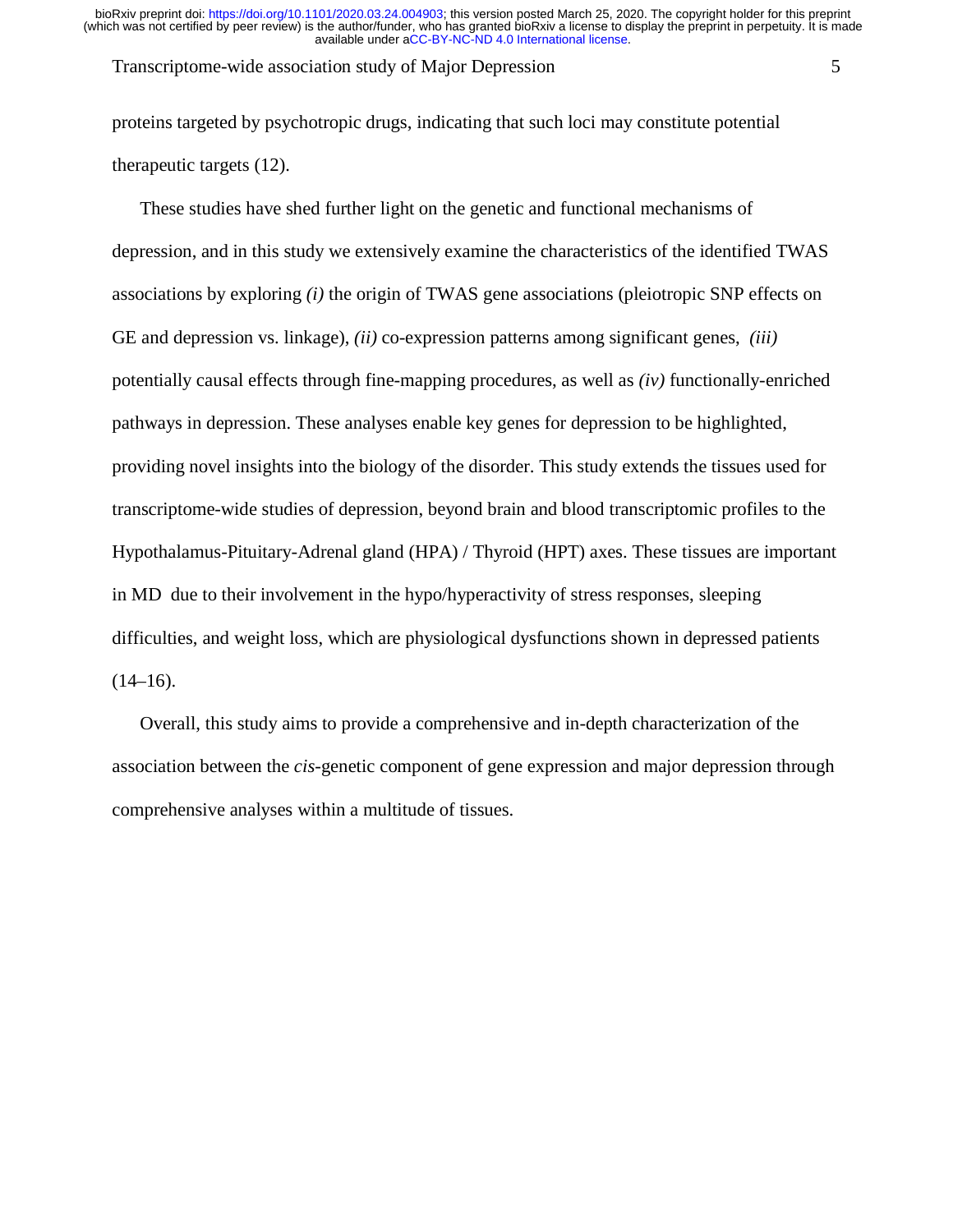Transcriptome-wide association study of Major Depression 6

#### **Methods and Materials**

## **Datasets**

The analyses used *(i) genome-wide* summary statistics from the Wray et al. (5) GWAS of MD, *(ii)* 20 SNP-weight sets from four separate transcriptomic reference samples, and *(iii)* the 1000 Genomes Project reference for LD estimation.

Firstly, we leveraged summary statistics from the Psychiatric Genomics Consortium MD GWAS (Wray et al. (2018)), which includes information on the genetic susceptibility to MD from seven samples: the PGC studies, deCODE, Generation Scotland, GERA, iPSYCH, the UK Biobank, and 23andMe. The total sample included 135,458 MD cases and 344,901 controls and summary statistics provided association results from 1,185,038 HapMap3 SNPs.

Secondly, SNP-weights from distinct tissues and samples were used. *SNP-weights* represent the correlations of SNPs with the expression of their annotated gene (10). SNP-weights from *postmortem* brain tissue, whole blood, peripheral blood, and the adrenal, pituitary and thyroid glands were downloaded from the TWAS FUSION website (see URLs). The weights pertained to four RNA reference samples: *(i)* Netherlands Twins Register (NTR) and *(ii)* Young Finns Study (YFS), which both provide information on blood tissue gene expression, *(iii)*  CommonMind Consortium (CMC), which assessed the DLPFC with two distinct assays, and *(iv)*  the Genotype-Tissue Expression (GTEx) Consortia, a state-of-the-art study where expression in multiple brain and peripheral tissues (e.g. blood, thyroid) was measured (10,17,18). Of the GTEx data, we used SNP-weights for 16 tissues from brain, thyroid, pituitary and adrenal glands, and blood. We use the term *SNP-weight sets* for SNP-weights within a given sample and tissue (e.g. GTEx thyroid, NTR peripheral blood)*.* Each gene within a given SNP-weight set constitutes a *feature* or *gene-tissue pair.* SNP-weight set characteristics, including the RNA reference sample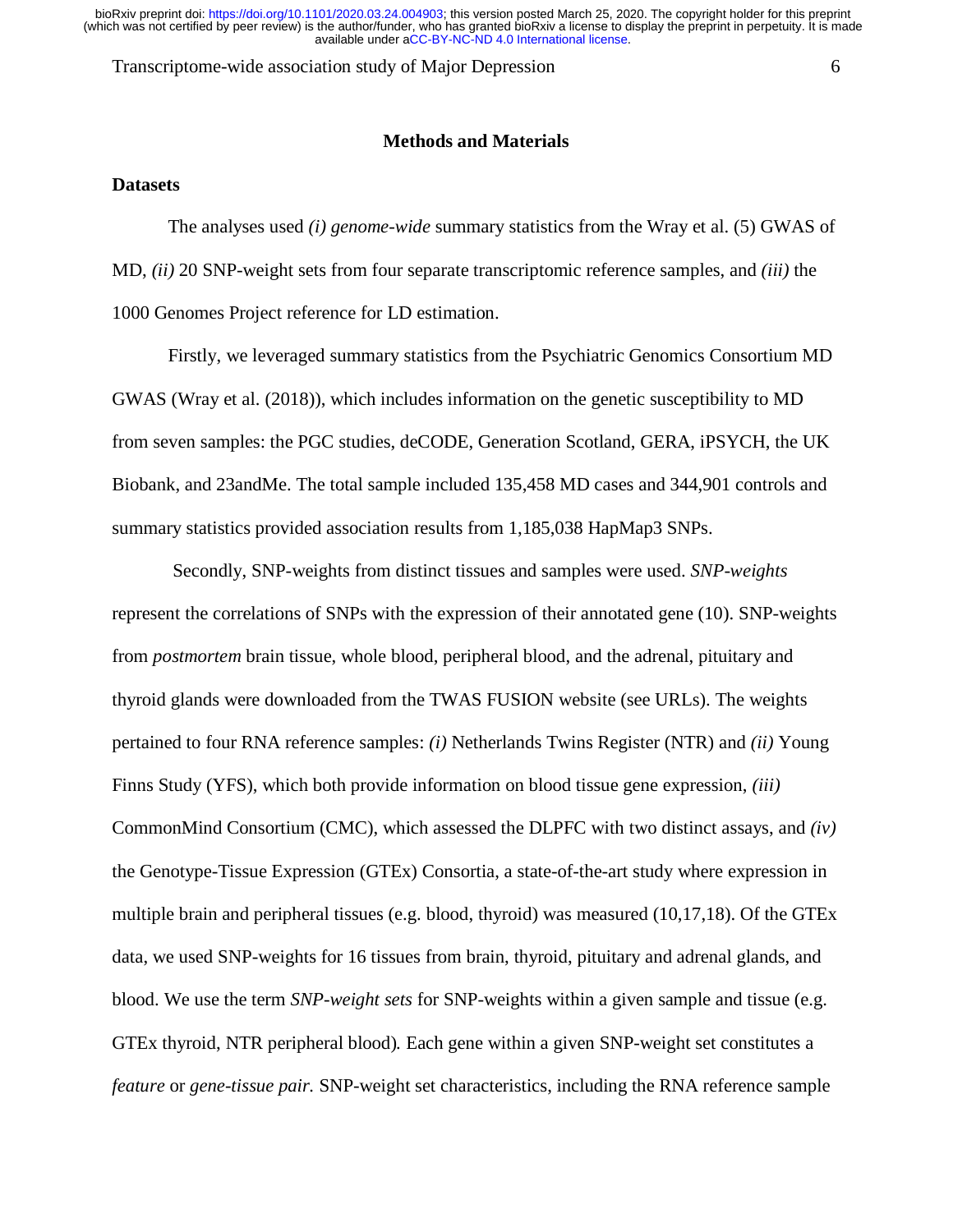Transcriptome-wide association study of Major Depression 7

(e.g. GTEx) and the assay used (e.g. RNA-seq), are available in Supplementary Table S1. The 1000 Genomes Phase 3 European LD reference (*N*=489) (19) was downloaded from the FUSION website (see URLs).

## **Statistical Analyses**

All statistical analyses were performed in Bash or R (version 3.5.0).

## *Transcriptome-wide significance threshold*

To compute the transcriptome-wide significance threshold for this study, we leveraged a permutation procedure used in a previous TWAS study (20) (Supplementary Text). This approach estimates a significance threshold adjusted for the number of features tested in the study, taking into account the correlation between features within and across SNP-weight sets. The threshold for transcriptome-wide significance was  $p=2.13\times10^{-6}$  (for a false positive rate of  $\alpha$ ) = 0.05), with a more stringent significance threshold of  $p=4.38\times10^{-8}$ , for  $\alpha=0.001$ .

## *TWAS FUSION and colocalization*

A TWAS FUSION analysis was run on autosomal chromosomes, following the TWAS FUSION protocol with default settings (Supplementary Text) (see URLs). Colocalization was assessed using the *coloc* R package for all genes meeting transcriptome-wide significance, and within a 1.5 Mb window. This Bayesian approach estimates the posterior probability that associations within a locus for two outcomes are driven by a shared causal variant. It thus enables the distinction between associations driven by horizontal pleiotropy (one causal SNP affecting both GE and MD; posterior probability PP4) and linkage (two causal SNPs in LD affecting GE and MD separately; posterior probability PP3). More details are available in the Supplementary Text.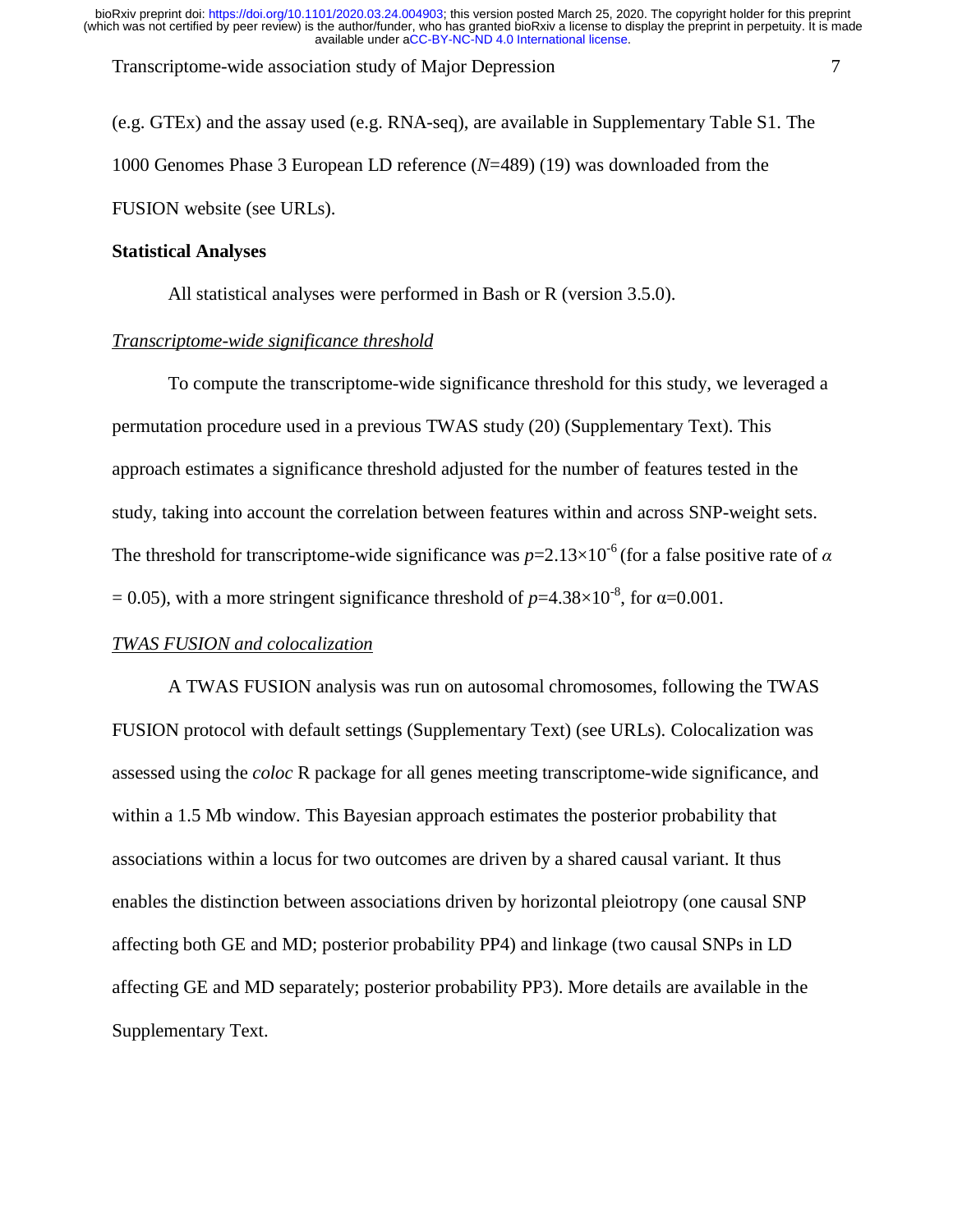Transcriptome-wide association study of Major Depression 8

## *Conditional analysis*

Genomic regions with significantly associated features were further analysed with a conditional analysis to determine whether multiple associated features within a given locus represent multiple independent associations, or a single association due to correlated predicted expression between features. This was performed using the FUSION software, which jointly estimates the effect of all significant features within each locus by using residual SNP associations with depression after accounting for predicted expression of other features. This process identifies which features represent independent associations (termed jointly significant), and which features are not significant when accounting for the predicted expression of other features in the region (termed marginally significant) (10) (Supplementary Text). We additionally calculated to what extent the GWAS associations within each locus could be explained by functional associations detected in this TWAS (i.e. the variance explained) (Supplementary Text).

## *TWAS Fine-mapping*

 FOCUS, a TWAS association fine-mapping method, was utilized to identify which features are likely to be causal within regions of association (21). Analogous to statistical finemapping of GWAS results, FOCUS estimates the posterior inclusion probability (PIP) of each feature being causal within a region of association, using the sum of posteriors to define the default 90% credible set, a set of features likely to contain the causal feature. The method includes a null model, where the causal feature is not present. The PIP of individual features is also of interest, with a PIP>0.5 indicating a feature is more likely to be causal than any other feature in the region. The FOCUS finemap function was then applied *without* the tissue prioritisation option.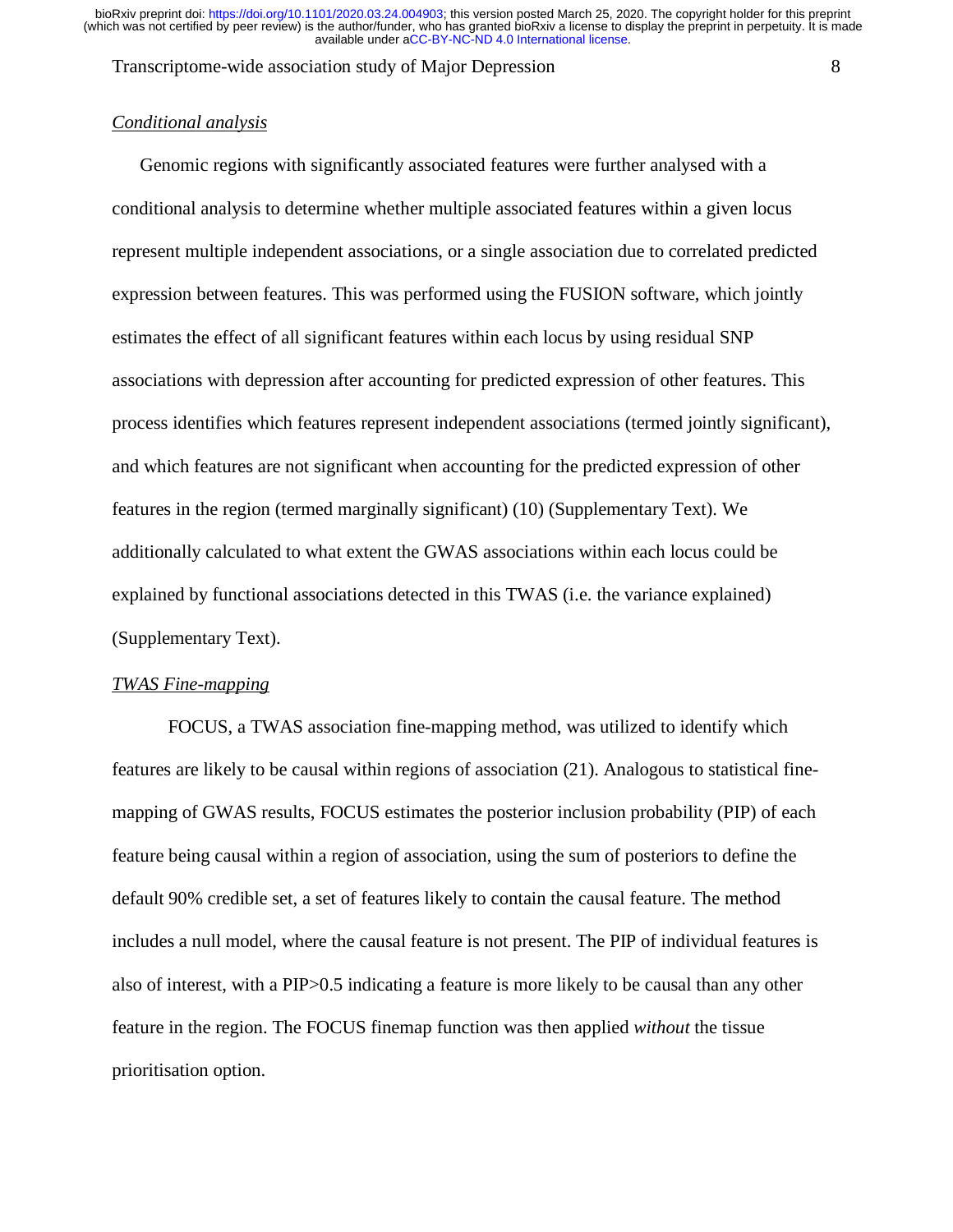Transcriptome-wide association study of Major Depression 9

# *TWAS-based gene set enrichment analysis*

Finally, we used a previously applied approach for TWAS-based gene set enrichment analysis (TWAS-GSEA) (20) to identify functionally-informed dysregulated pathways characterizing MD (Supplementary Text). A linear mixed model was used to test for an association between *z*-scores indicating non-zero association for each feature and gene set membership, while adjusting for gene length and numbers of SNPs within the gene region, and accounting for correlation between features. Linear mixed models were fitted using the R package *lme4qtl* (22). TWAS-GSEA used 7,246 hypothesis-free gene sets from MSigDB (v6.1) and 76 candidate gene sets from (5), which included FMRP binding partners, de novo mutations, GWAS top SNPs, and ion channels. A minimum of five genes within the gene set was required to perform the TWAS-GSEA analysis. TWAS-GSEA was run using different TWAS results to identify gene-sets enriched across all tissues, within tissue groups (brain, blood, HPA, HPT), and within each SNP-weight set. If multiple features for a single gene were present, the feature explaining the largest amount of variance in the gene's expression was retained. Multiple testing correction for the number of gene-sets tested was performed using the FDR method separately for candidate and hypothesis-free analyses, using a *q*-value of 0.05 to determine significance. *Comparisons with previous literature of observed and predicted gene expression.*

 Lastly, we compared our findings with previous literature of *observed* and *predicted* gene expression. The former comparison was performed to evaluate to what extent we could replicate the findings from the largest transcriptomic study of depression to date  $(N = 1,848)$  (6). This assessed whole blood gene expression using microarray technology in the Netherlands Study of Depression and Anxiety. Genes were considered as replicated if Bonferroni significant (*p* <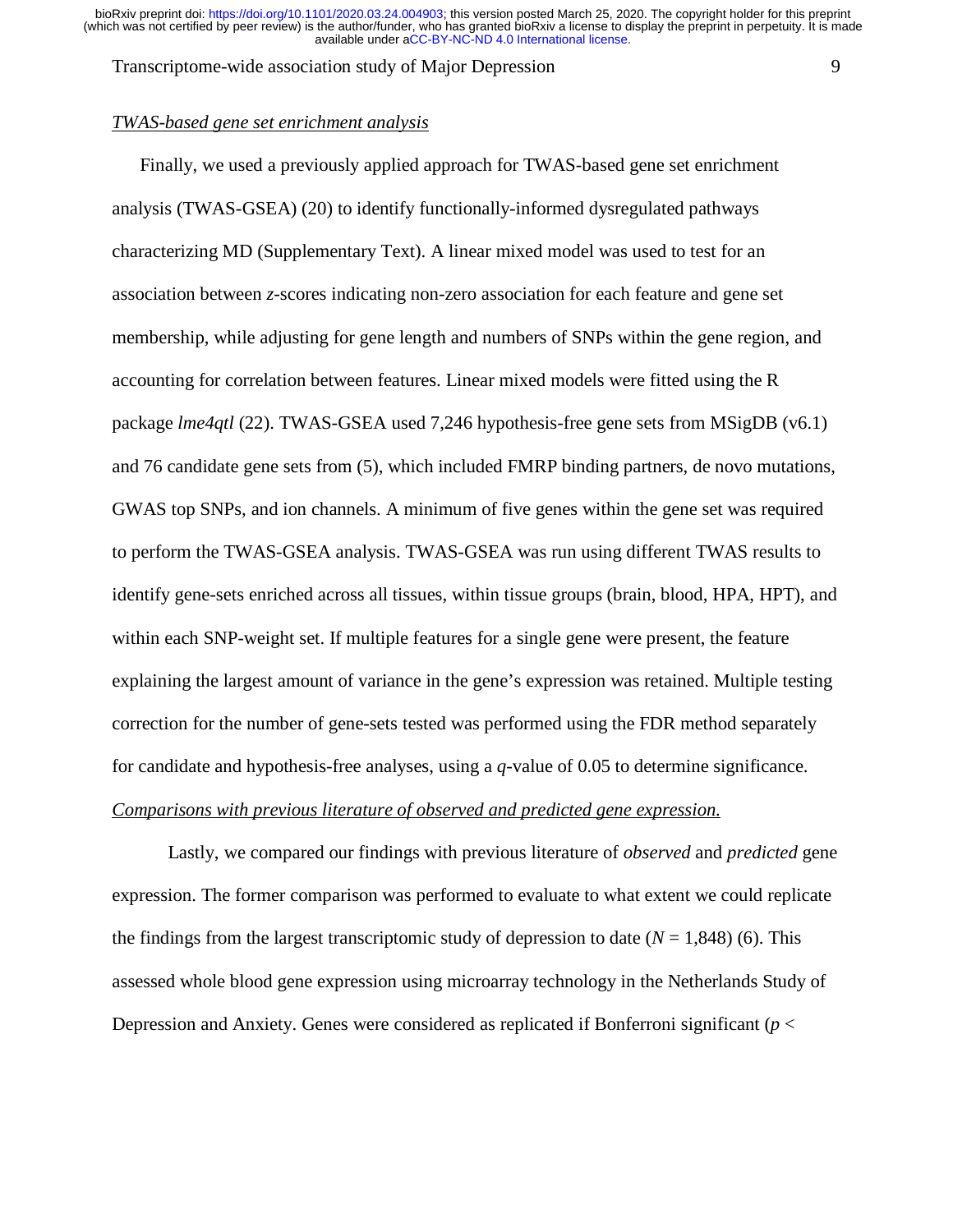Transcriptome-wide association study of Major Depression 10

.05/number of unique genes of nominal significance) in our study. Consistent direction of effect was not a requirement for replication.

We additionally contrasted our results to three previous studies  $(5,12,13)$  of predicted GE in MD to evaluate the consistencies across studies and our novel contributions. Overall, we considered 133 unique genes, significant in *any* SNP-weight set, in *either* of the four TWASs. Genes identified as statistically significant by this, but not previous TWASs, were labelled as novel.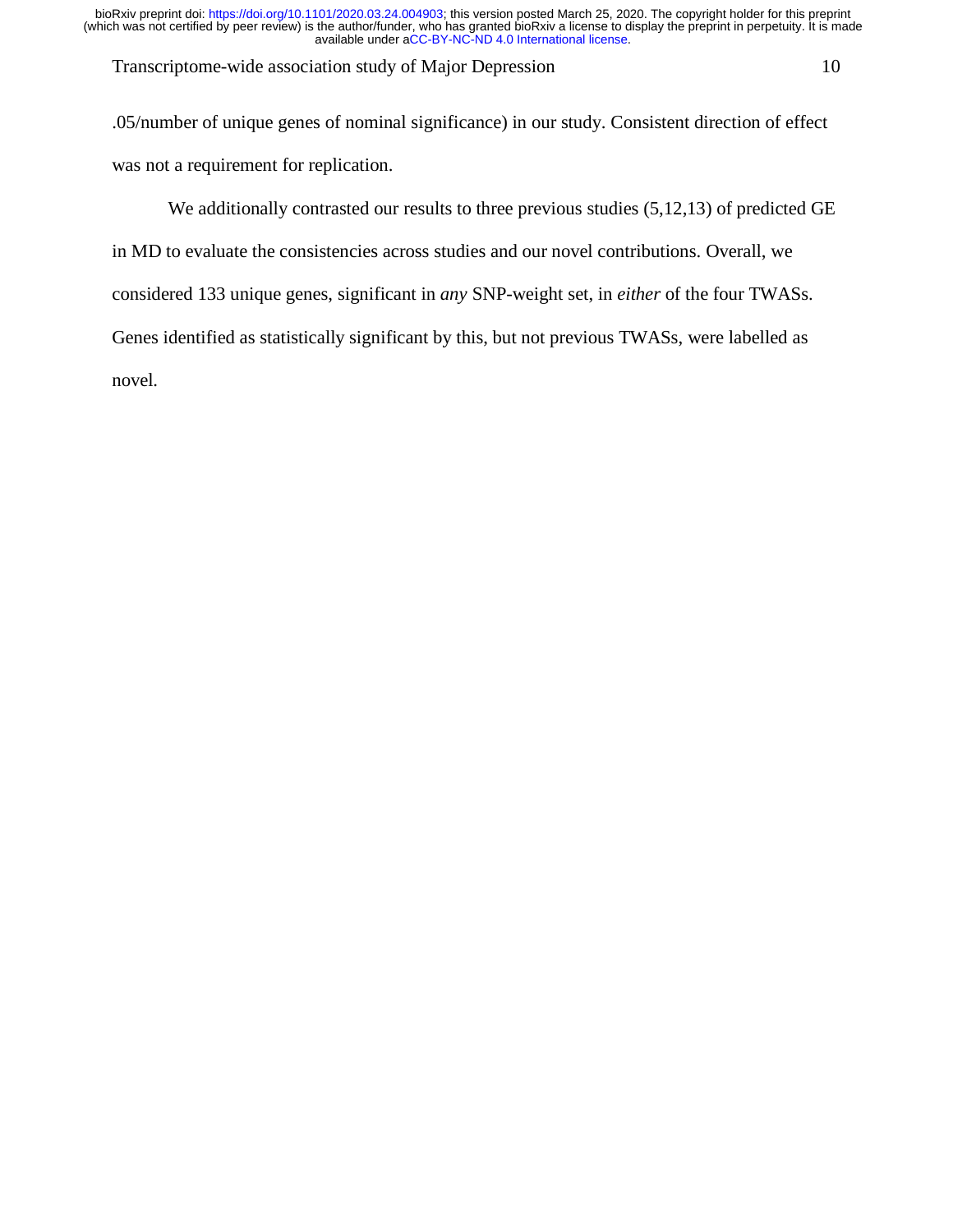Transcriptome-wide association study of Major Depression 11

#### **Results**

# **TWAS Analysis**

We identified 177 significant features, from 91 unique genes, which were differentially expressed ( $p < 2.13 \times 10^{-6}$ ) across multiple SNP-weight sets (Figure 1, Supplementary Figure 1ab; Supplementary Table S2). Of these gene-tissue pairs, 95 were upregulated while 82 were downregulated. The most significant feature was *NEGR1* (GTEx whole blood) ( $z = 8.76$ ,  $p =$  $1.94\times10^{-18}$ ). In total, 41 unique genes (from 76 features) were located more than 500 kb from a genome-wide significant SNP in the MD GWAS, a criteria previously used to indicate a novel association (23). The largest number of associations were from the GTEx Thyroid SNP-weight set (23 associated genes), but inferences on tissue enrichment are difficult as SNP-weight sets differ in their characteristics such as sample size, and the number of tested features. Whilst 36 of the 91 unique genes showed transcriptomic alterations across multiple SNP-weight sets, 55 genes were up-/down-regulated in only one SNP-weight set. Of note, 64 associations (from 29 unique genes) were within the extended Major Histocompatibility Complex (MHC) region (chromosome 6: 26-34 Mb). This region is gene rich and characterized by extensive LD, so these associations should be interpreted with caution.

## **Colocalization**

We evaluated the colocalization status of a gene by calculating the posterior probability that the genetic and functional associations derived from (i) *distinct* causal SNPs (PP3), and *(ii)* a *shared* causal SNP (PP4) (24). Of the 177 significant features, 101 (57 unique genes) were considered as colocalized based on their high PP4 ( $> 0.8$ ), in line with previous literature (25,26)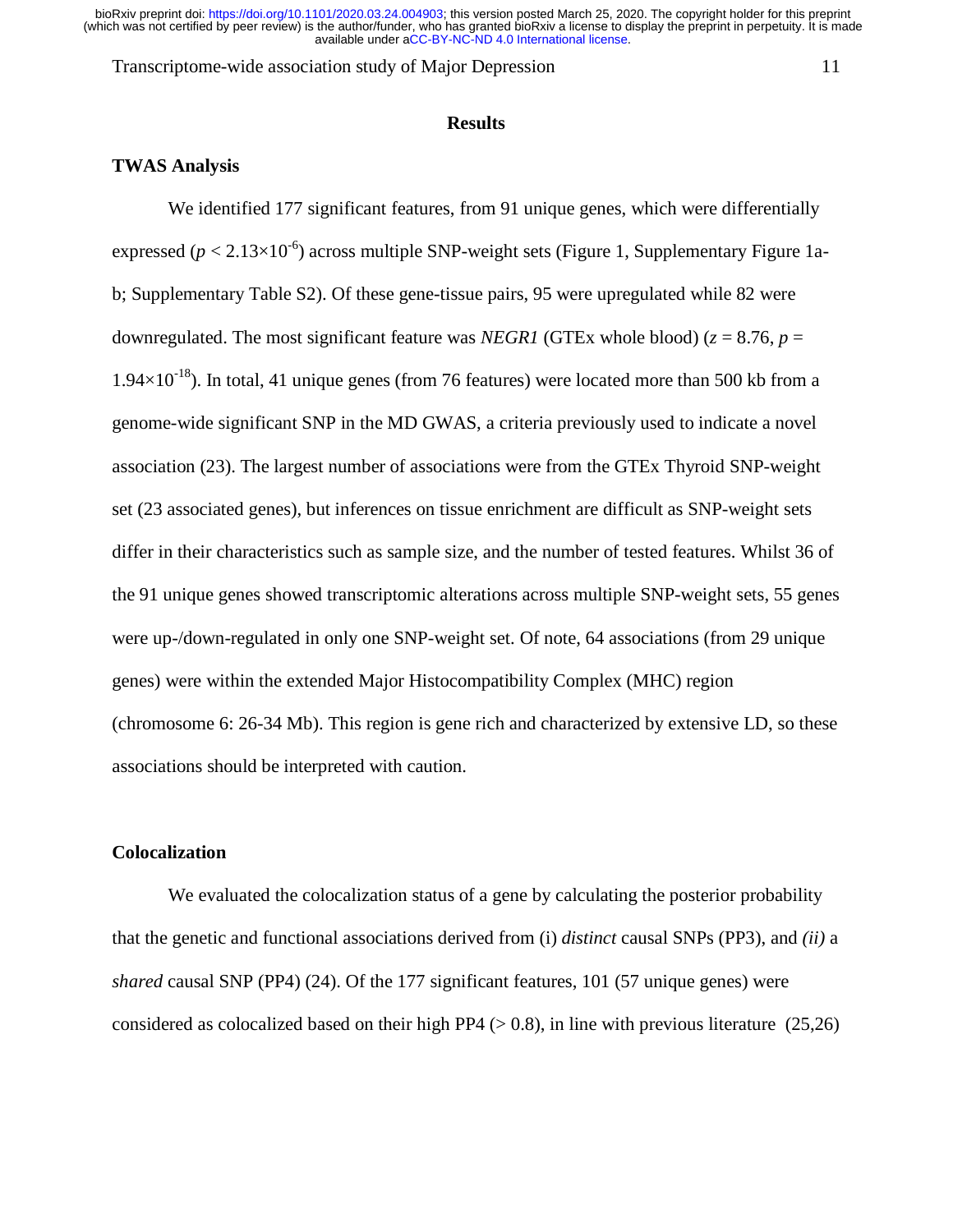Transcriptome-wide association study of Major Depression 12

(Supplementary Table S3). The strongest posterior probabilities for colocalization were for *FLOT1, RP5-1115A15.1,* and *CKB* (PP3 = 0, PP4 = 1).

## **Conditional Analysis**

 We observed that multiple significant features resided within the same locus (defined as a 1.5 Mb window), for a total of 35 genomic regions. Conditional analysis of the 177 transcriptome-wide significant features identified 47 jointly and 130 marginally significant features, from 44 and 47 unique genes respectively.

We observed anomalous results in the MHC region (Supplementary Table S4) likely reflecting technical problems due to the mismatch between the LD references used in the different samples (GWAS and functional data) and were thus excluded. Conditional analysis results for each locus are shown in Table 1, with marginally significant features shown in Supplementary Table S5.

We additionally investigated the effect of adjusting for features' gene expression on associations between SNPs and the trait (i.e. GWAS findings). The median GWAS *p-*value before conditioning ( $p=9.7\times10^{-8}$ ) reduced to  $p=0.078$  following adjustments, showing that GWAS associations were mostly accounted for by TWAS significant features. The variance explained was highly variable (median variance explained  $= 89\%$ , range  $= 2\% - 100\%$ ). Of note, genome-wide associations in seven loci were fully explained by our TWAS results (Table 1). This included a locus with *ESR2* (GTEx Pituitary) as the jointly significant feature accounting for GWAS signal. Instances where the TWAS association does not explain the most significant GWAS association in the locus can occur when the TWAS associations are driven by a secondary independent GWAS association.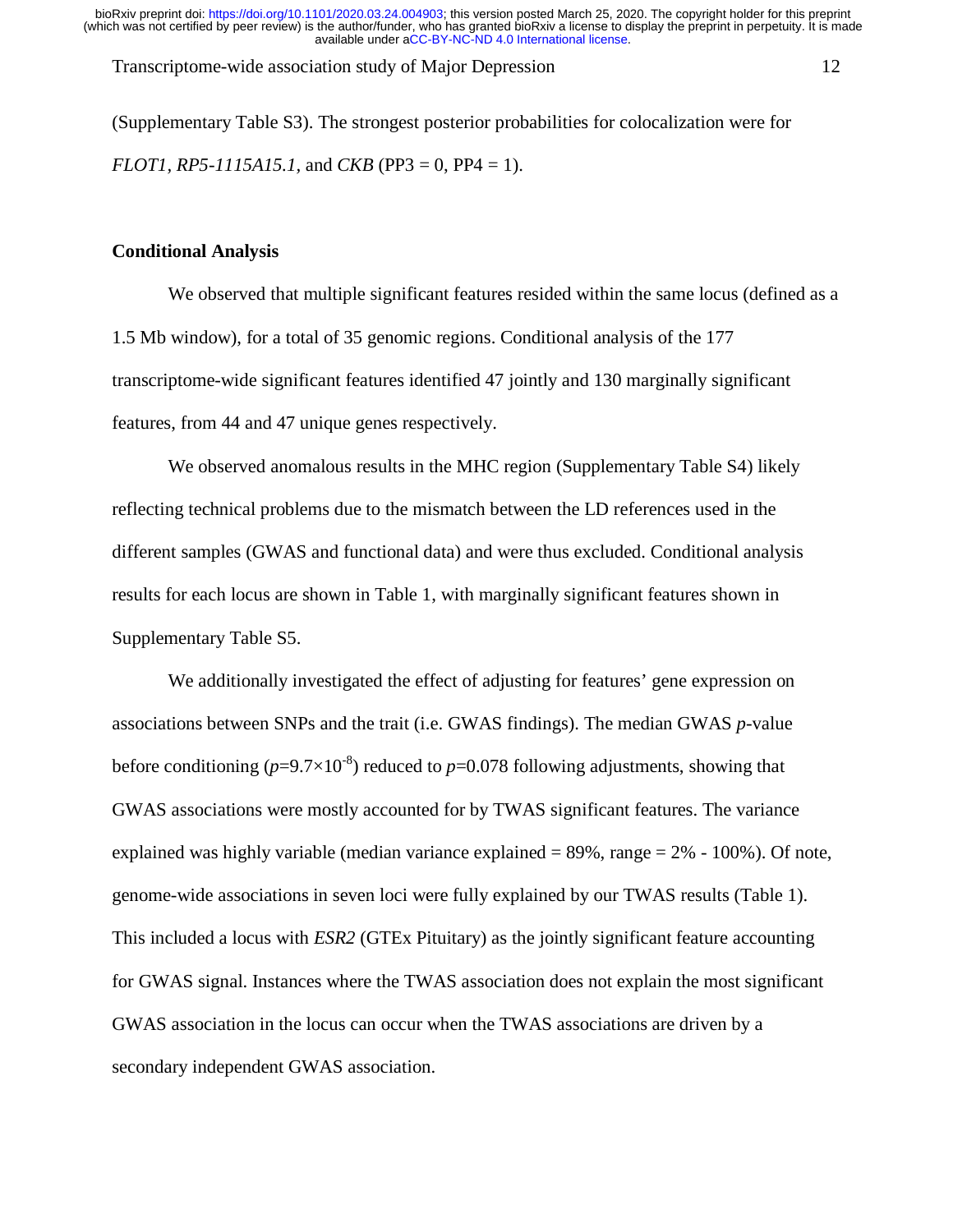Transcriptome-wide association study of Major Depression 13

# **Statistical fine-mapping**

 FOCUS was performed for all loci containing transcriptome-wide significant associations to calculate the probability estimates of causality (PIP) for each feature, and define 90% credible sets (Supplementary Tables 6). Of the 17 loci containing multiple transcriptome-wide significant genes, FOCUS identified 6 loci containing only one significant gene in the 90% credible set, demonstrating FOCUS's ability to pinpoint a specific causal gene. Two clear examples of this are GTEx Whole blood *NEGR1* expression (PIP = 1) and GTEx Thryoid *PROX2* expression (PIP  $= 0.98$ ), indicating they are likely causal for the associations with depression. The significance of TWAS associations is not the only consideration when fine-mapping likely causal features, and as a result within two of the 33 genomic loci containing significant TWAS associations excluding the MHC region, the feature with the highest PIP was not transcriptome-wide significant (*ASTN1* for chr1:176373898-176676370 (TWAS.Z = -3.96, PIP = 0.705), and *POLI* for chr18:51554436-18:55213381 (TWAS.Z = -4.3408, PIP = 0.225)).

## **"High-Confidence" Associations**

In a data-driven approach, we highlighted the genes that are most relevant to MD. Firstly, in the TWAS results, we applied a more stringent significance threshold of  $p < 4.38 \times 10^{-8}$  ( $\alpha =$ 0.001) to minimize the chance of false positives. Secondly, from these highly significant genes, we identified those which were colocalized (PP4  $> 0.8$ ) and likely to be causal (PIP estimate of >0.5). This strategy showed eight "high-confidence" associations (Table 2). The *NEGR1* gene constituted the most significant hit with the highest posterior probability of colocalization and of causality (PP4=0.993; FOCUS PIP=1.00). All features highlighted using this approach were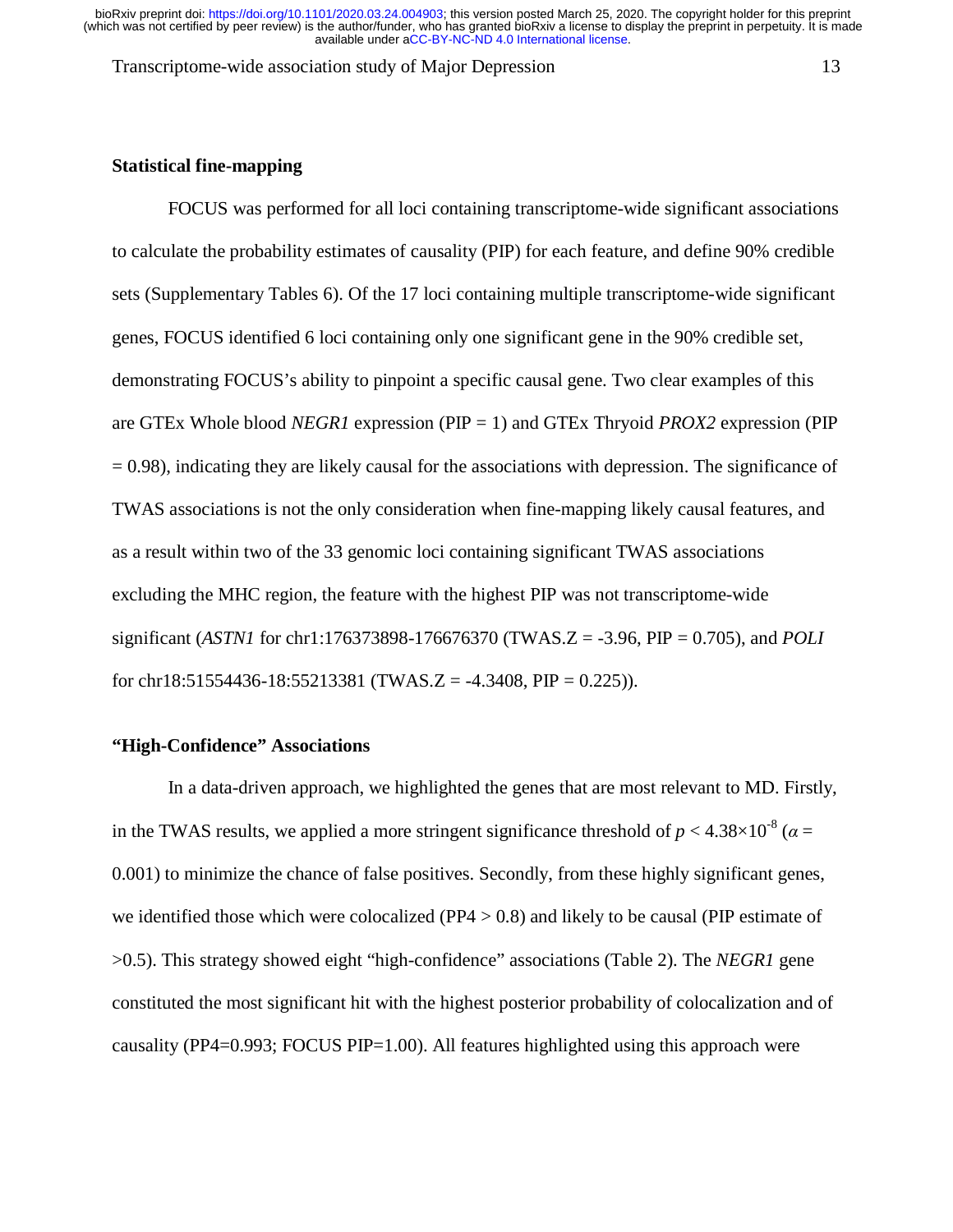Transcriptome-wide association study of Major Depression 14

jointly significant in the conditional analysis, meaning they are independently associated with depression, and are the most significant features within each region of association.

# **TWAS-GSEA**

TWAS-based gene set enrichment analysis identified 15 gene sets in the candidate analysis, and nine hypothesis-free gene-sets, when either combining TWAS results across brain SNP-weight sets, or when using individual SNP-weight sets (Tables 3 and 4). Of note, the hypothesis-free analysis showed genes differentially expressed in the brain of depressed individuals were significantly enriched for functions relating to long-term potentiation of synapses, the dendritic shaft of neurons, and memory. No significant associations were detected when combining results across all SNP-weight sets or when combining SNP-weight sets for blood, HPA, or HPT tissue groups.

## **Comparison with Previous Literature**

First, our findings were compared to the largest study of observed gene expression to date (6). Of their significant findings (FDR < 0.1), we replicated five unique genes *(PAPPA2, MBNL1, TMEM64, GNPTAB,* and *KTN1*), pertaining to nine features, with a concordant direction of effect for three genes (*PAPPA2*, *GNPTAB, KTN1)* (Supplementary Table S7, Supplementary Text).

To evaluate the consistency and novelty of our findings, we compared our results with three previous studies of predicted gene expression changes in MD, performed by Wray et al. (5), Gaspar et al. (12), and Gerring et al. (13). Our results were highly concordant with previous TWASs, as shown by the substantial overlap in the genes found, and high correlations of *z*scores (*r* ranging from 0.81 – 1) (Supplementary Text, Supplementary Table S8). Moreover,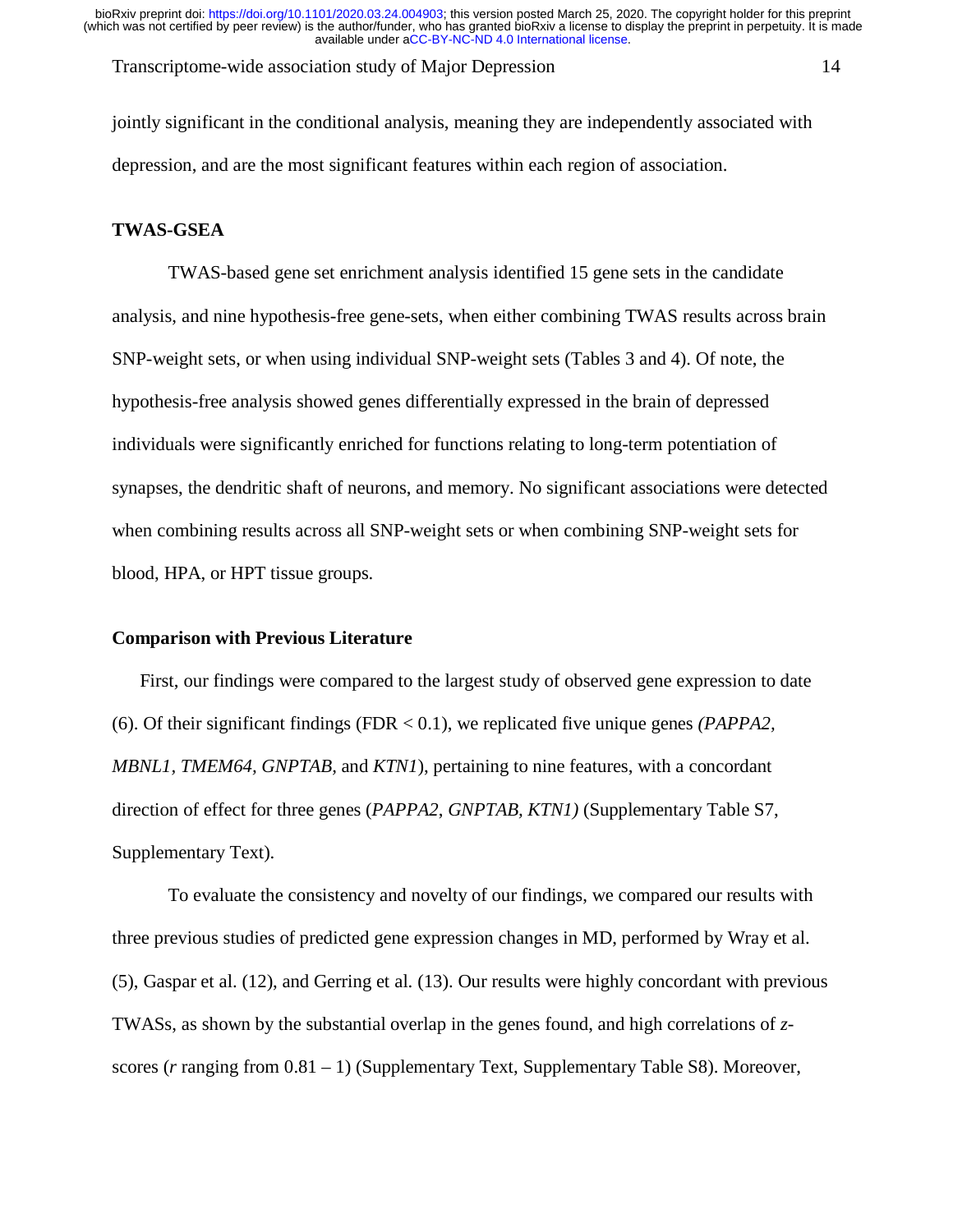Transcriptome-wide association study of Major Depression 15

across all TWASs performed to date, we identified 50 novel associations (unique genes). This might be due to differences in the type and number of SNP-weight sets used (e.g. whole blood from the NTR vs. depression genes and networks cohort), methods (e.g. FUSION vs. PrediXcan), and statistical thresholds (e.g. permutation-based vs. Bonferroni statistical threshold).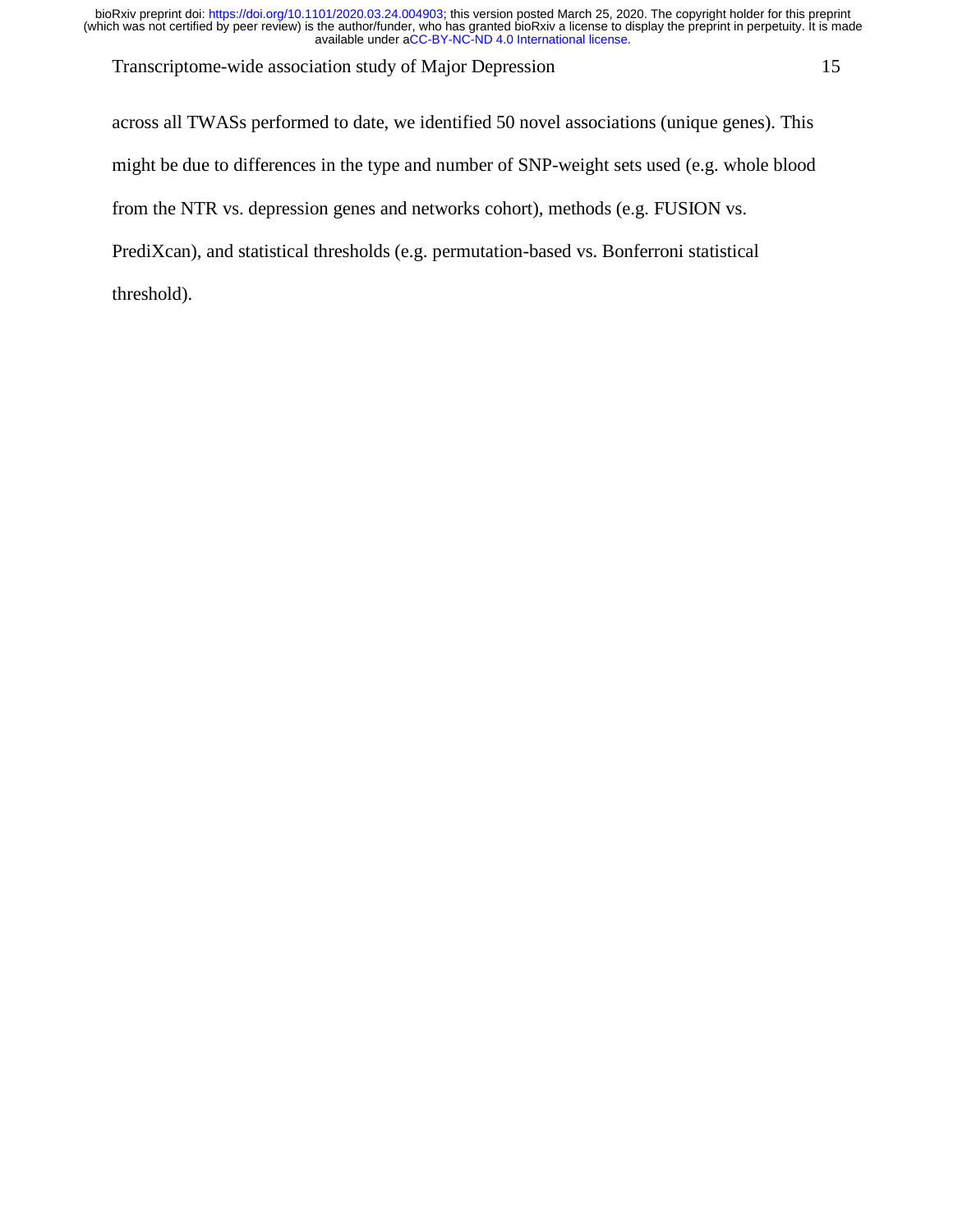Transcriptome-wide association study of Major Depression 16

#### **Discussion**

This is the first study to uncover the *cis-*genetic component of gene expression in major depression through *(i)* a comprehensive investigation in multiple tissues, and *(ii)* an in-depth characterization of the identified associations in follow-up analyses. Here, we highlight a few key findings. First, we detected 91 unique genes associated with depression, 50 of which were novel, undetected by previous TWASs (5,12,12). Fifty-seven of the significant genes were colocalized, 44 were independent, and eight were identified as high-confidence associations based on strong TWAS association, colocalization and causal fine-mapping.

## **Key Findings**

When testing for an *association between GE and MD,* we detected 91 transcriptome-wide significant genes, differentially expressed across multiple tissues, thus demonstrating the presence of widespread transcriptomic changes in depression. Comparison with previous literature highlighted the novelty of this study, which enabled the identification of 50 novel genes compared to previous TWASs, and 41 genes outside of genome-wide significant loci in the MD GWAS.

When exploring whether significant associations were driven by pleiotropy or linkage using a *colocalization analysis*, we observed that 57 GE - MD relationships derived from the same causal polymorphisms underlying MD SNP associations. This indicated that most of the detected genes constituted pleiotropic effects as opposed to linkage. While these findings suggest that GE mediates the relationship between genetic susceptibility and depression, colocalization does not test for such relationships, nor can it identify causal variants (10).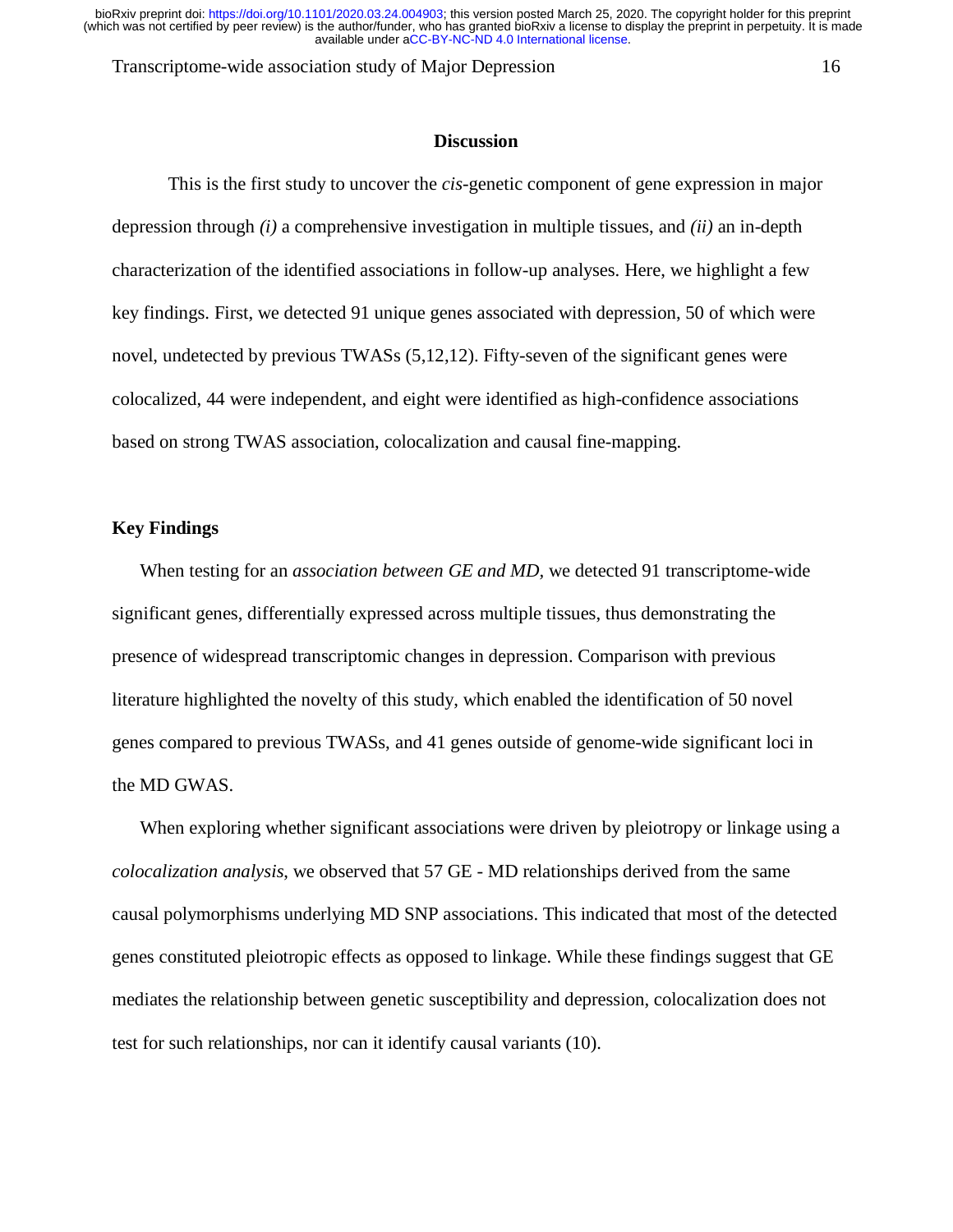#### Transcriptome-wide association study of Major Depression 17

With a TWAS fine-mapping approach called FOCUS we estimated the probability that each feature within a locus is causally related to MD and identified sets of genes likely to contain the causal feature. In some instances, FOCUS clearly highlighted a single feature as the causal association, such as the upregulation of *NEGR1* in the blood, and downregulation of *PROX2* in the thyroid.

Further investigation of significant associations through a *conditional analysis* determined whether gene-associations within the same genomic region represent independent associations, or whether multiple genes are associated due to correlated predicted expression. The 91 unique significant genes represented 44 independent associations with depression. The strength of association for each feature can be affected by different characteristics of the SNP-weight sets (e.g. sample size), thus warranting cautionary interpretations of which features are driving the associated loci. Comparison of the GWAS summary statistics before and after conditioning on significant TWAS associations additionally revealed that *GWAS associations were explained to a major extent by TWAS associations*, further suggesting the possibility of transcriptomic mediation of genetic risk for depression.

Of the eight high-confidence associations identified, three should be highlighted due to their functional role: the Neuronal Growth Regulator 1 (*NEGR1)*, the Estrogen Receptor 2 (*ESR2)*, and the Transmembrane Protein 106B (*TMEM106B)*. SNPs within these three genes have been previously detected in one or more GWASs of depression (4,5,27). This study contributed to previous literature by elucidating the functional characteristics of such genes, showing upregulation for *NEGR1* and *TMEM106B,* and downregulation for *ESR2.* 

*NEGR1* plays a role in axon extension, synaptic plasticity, and synapse formation, processes key to neuronal functioning (28–30). Moreover, it includes variants found to be related to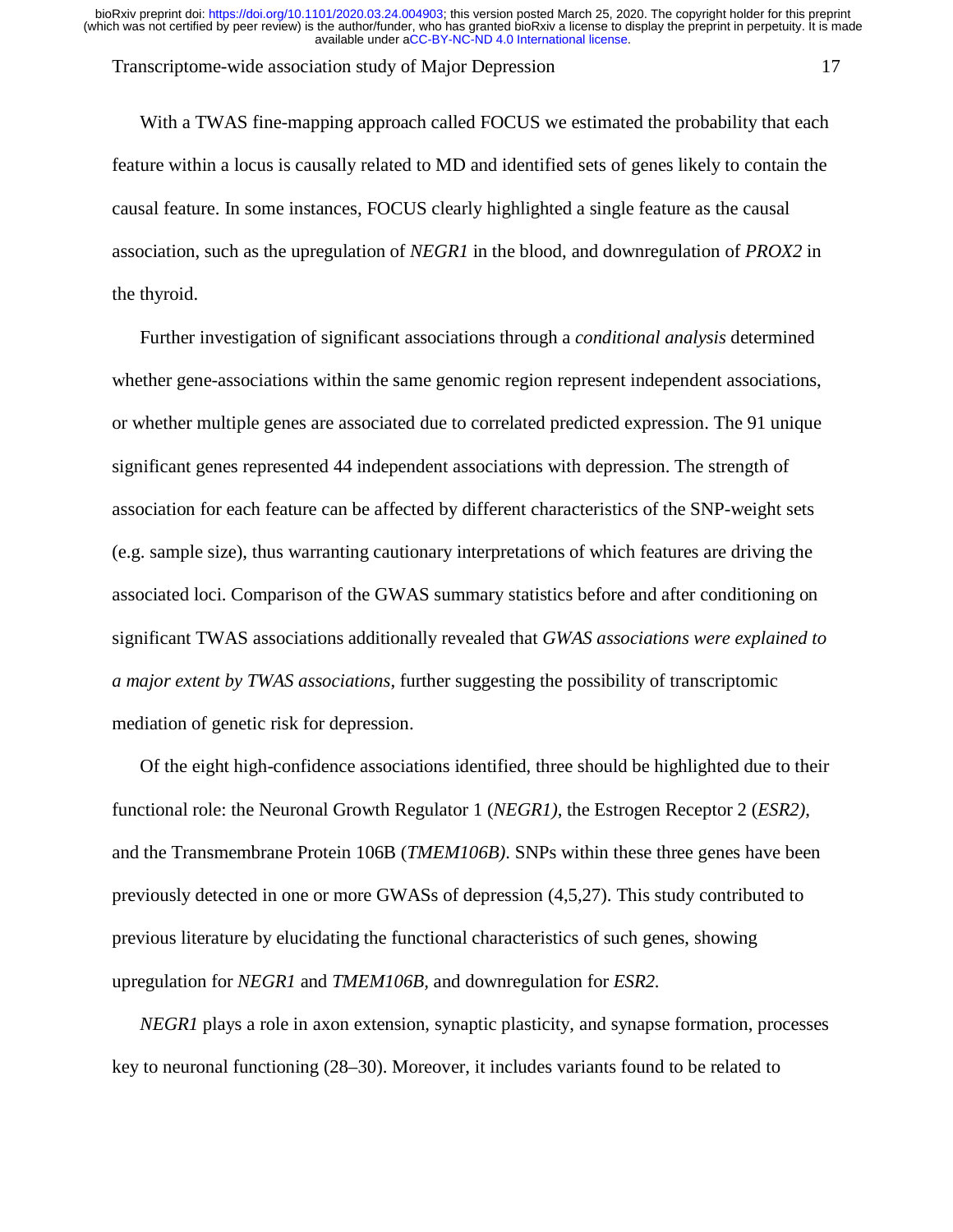#### Transcriptome-wide association study of Major Depression 18

obesity, a trait repeatedly correlated with MD, both at phenotypic and biological levels (Milaneschi et al., 2019). *ESR2* regulates the activity of estrogen, a sex hormone involved in HPA axis activity and inflammation (31,32). Estrogen fluctuations across women's lifespan, for example during premenstrual monthly period and menopause, have been proposed as a risk factor for depression (33). However, it remains unclear whether the risk is driven by estrogen or other co-occurring hormonal changes (33,34). *TMEM106B* was previously implicated as a susceptibility gene for neurodegenerative disorders (35–37) and TAR DNA-binding protein 43 (TDP-43) abnormalities (36), which are featured in such pathologies (36,38). Depression has been repeatedly suggested as a risk factor for neurodegenerative disorders (39–41). Moreover, TDP-43 proteinopathy was shown in depression, albeit in a small sample of late-life patients, (42). Overall, while previous literature points to an important role of these genes in depression and related phenotypes, replication of associations is necessary as well as greater insight into the relationship between estrogen levels and TDP-43 with MD.

TWAS-based gene set enrichment analysis was able to identify several gene sets showing dysregulated expression in the brain of individuals with MD. The enriched gene sets are congruent with a previous GWAS-based enrichment analysis (5), corroborating the importance of genes bound by transcription factors RBFOX1/2/3 and FMRP, genes associated with schizophrenia, genes encoding synaptic proteins, and genes encoding ion channels. Three novel gene-sets, here identified as dysregulated across the brain, but not previously found using GWAS-based enrichment analysis, are long term potentiation, dendritic shaft, and memory gene sets. Further investigation of depression-associated differential expression in these gene sets is warranted.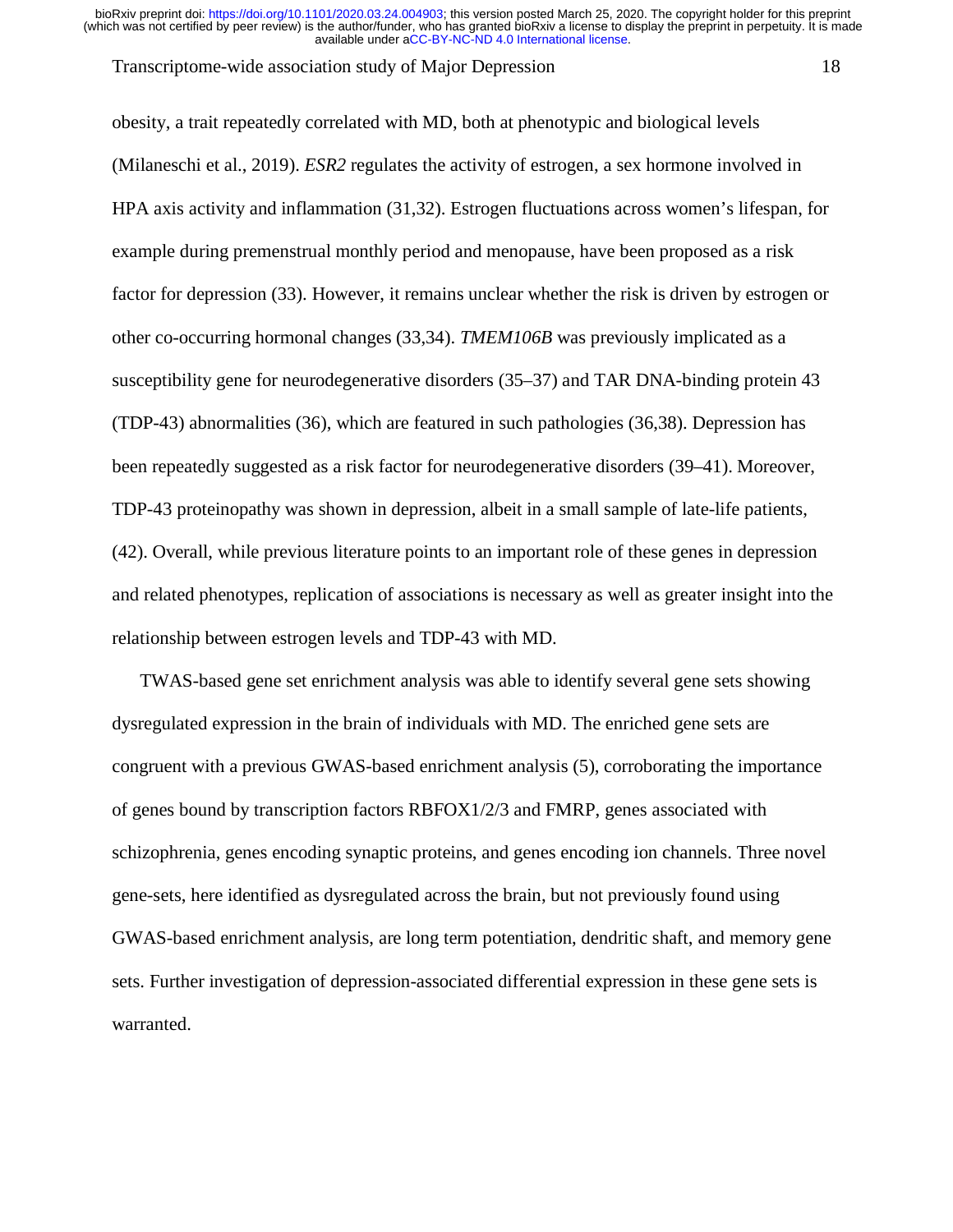Transcriptome-wide association study of Major Depression 19

## **Limitations of the present study and suggestions for future research**

While these findings are promising, several limitations merit discussion. First, the *small sample sizes* of the GE reference samples may have impeded the detection of subtle effects of the transcriptome on depression, meaning that larger samples are needed.

Second, we analysed a wider set of tissues than previous MD TWAS studies, with *20 distinct SNP-weight sets* from blood, brain, HPA and HPT. This may uncover more true associations, but may also have introduced noise since utilizing tissues not strictly relevant to depression might capture non-causal genes (43). An alternative strategy would be use datadriven tissue selection, leveraging an LD score regression-based method (44).

Furthermore, our TWAS approach, by *solely assessing the cis-genetic component of GE,* cannot capture global GE changes nor *trans*-eQTL effects. Studies of observed GE are necessary to examine the former. Future research should additionally channel resources towards building larger GE reference panels to enable investigation of *trans-*eQTL effects.

Lastly, whilst this study provided further insight into *the relationship between SNPs, gene expression, and depression,* and used colocalization and causal fine-mapping analyses to test certain criteria of a causal model, it cannot prove causality between associated genes and depression.

In conclusion, we provided evidence for widespread transcriptomic changes in MD. Our study enabled the detection of novel associations and the elucidation of the transcriptomic changes which previously identified risk genes undergo. We have underlined genes that might be of key relevance to depression, including *NEGR1, ESR2,* and *TMEM106B*. These results suggested an important role of the genetic component of GE in depression.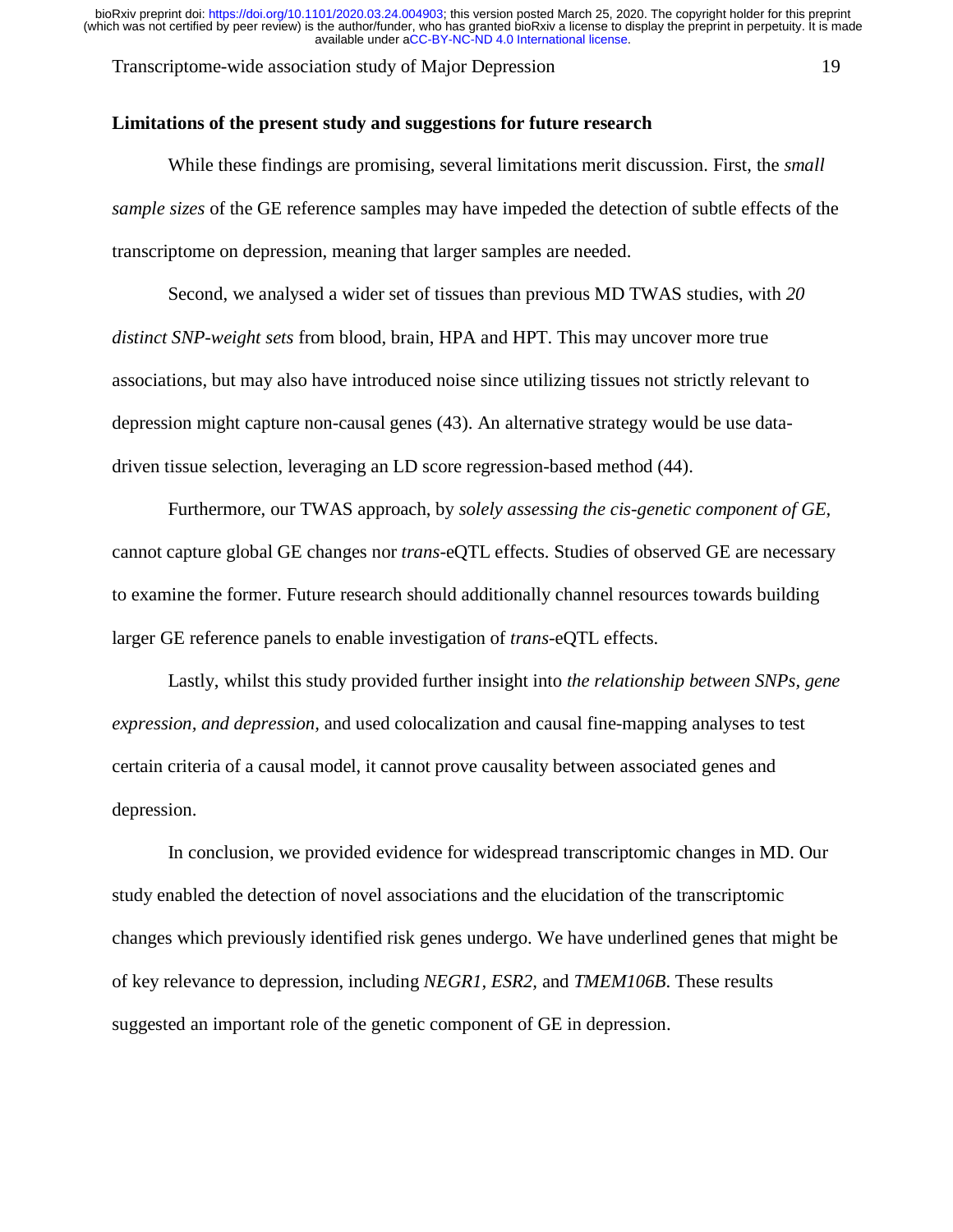Transcriptome-wide association study of Major Depression 20

## **URLs**

TWAS FUSION SNP-weight sets: http://gusevlab.org/projects/fusion/#reference-functional-data TWAS FUSION website: http://gusevlab.org/projects/fusion/

Frequently asked questions about the TWAS FUSION method: http://twas-hub.org/about/

# **Acknowledgments**

We thank Alexander Gusev for assisting us with the interpretation of the conditional analysis findings and who created the TWAS FUSION method used here. This paper represents independent research funded by the MRC (MR/N015746/1), and the National Institute for Health Research (NIHR) Biomedical Research Centre at South London and Maudsley NHS Foundation Trust and King's College London. The authors acknowledge use of the research computing facility at King's College London, Rosalind (https://rosalind.kcl.ac.uk), which is delivered in partnership with the NIHR Maudsley BRC, and part-funded by capital equipment grants from the Maudsley Charity (award 980) and Guy's & St. Thomas' Charity (TR130505). The views expressed are those of the authors and not necessarily those of the NHS, the NIHR or the Department of Health and Social Care. We thank the research participants and employees of 23andMe for making this work possible.

# **Disclosures**

Cathryn Lewis sits on the Myriad Neuroscience Scientific Advisory Board. LD'A and OP report no conflicts of interest.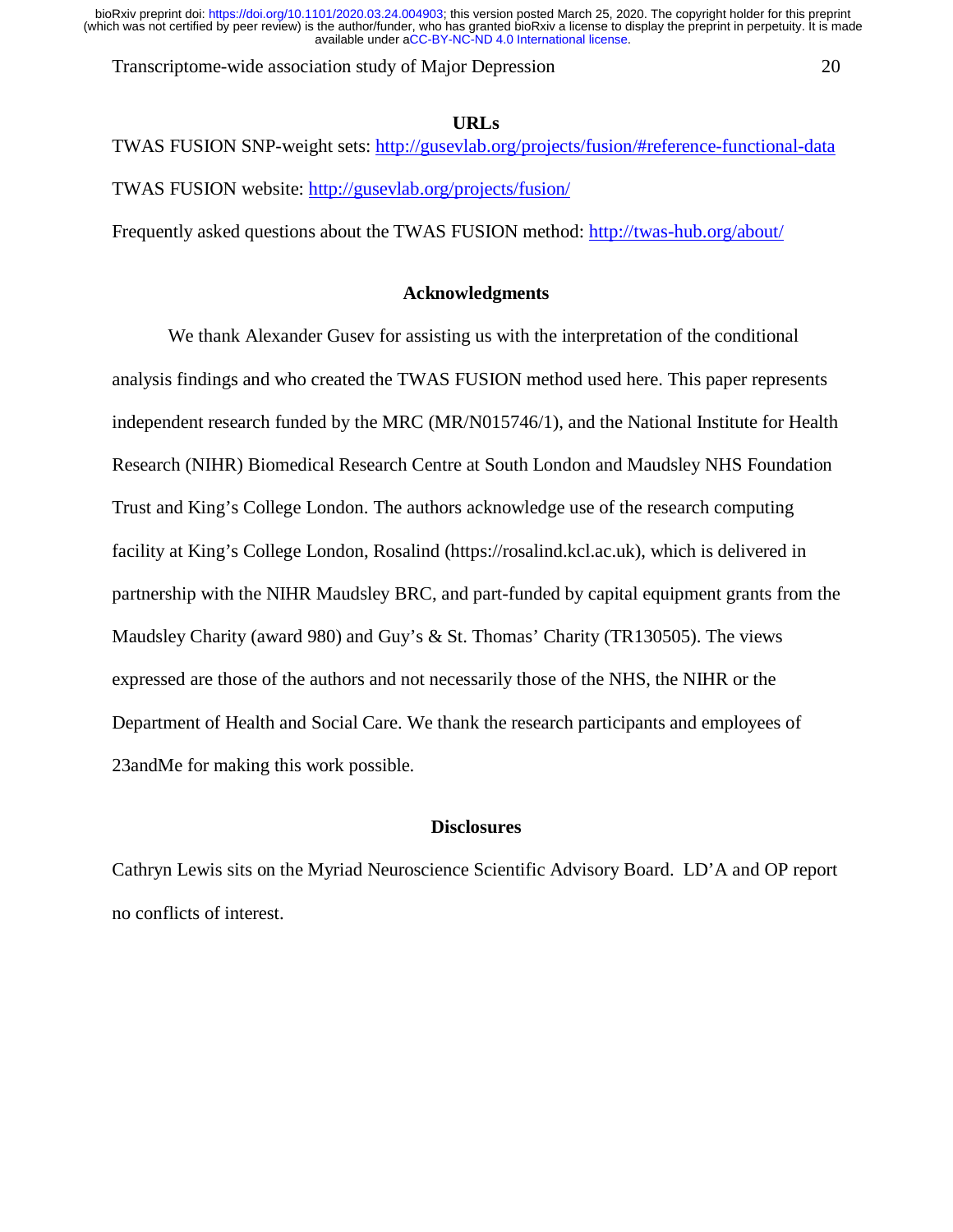Transcriptome-wide association study of Major Depression 21

#### **References**

1. World Health Organization (2017): Depression and other common mental disorders: Global health estimates. Retrieved from

https://apps.who.int/iris/bitstream/handle/10665/254610/WHO-MSD-MER-2017.2-

eng.pdf?sequence=1

- 2. American Psychiatric Association (2013): *Diagnostic Criteria and Codes. Diagnostic and Statistical Manual of Mental Disorders.* Washington, DC: Author.
- 3. Sullivan PF, Neale MC, Kendler KS (2000): Genetic Epidemiology of Major Depression: Review and Meta-Analysis. *Am J Psychiatry* 157: 1552–1562.
- 4. Howard DM, Adams MJ, Clarke T-K, Hafferty JD, Gibson J, Shirali M, *et al.* (2019): Genome-wide meta-analysis of depression identifies 102 independent variants and highlights the importance of the prefrontal brain regions. *Nat Neurosci* 22: 343.
- 5. Wray NR, Ripke S, Mattheisen M, Trzaskowski M, Byrne EM, Abdellaoui A, *et al.* (2018): Genome-wide association analyses identify 44 risk variants and refine the genetic architecture of major depression. *Nat Genet* 50: 668.
- 6. Jansen R, Penninx BWJH, Madar V, Xia K, Milaneschi Y, Hottenga JJ, *et al.* (2016): Gene expression in major depressive disorder. *Mol Psychiatry* 21: 339–347.
- 7. GTEx Consortium (2017): Genetic effects on gene expression across human tissues. *Nature* 550: 204–213.
- 8. Zhu Z, Zhang F, Hu H, Bakshi A, Robinson MR, Powell JE, *et al.* (2016): Integration of summary data from GWAS and eQTL studies predicts complex trait gene targets. *Nat Genet* 48: 481–487.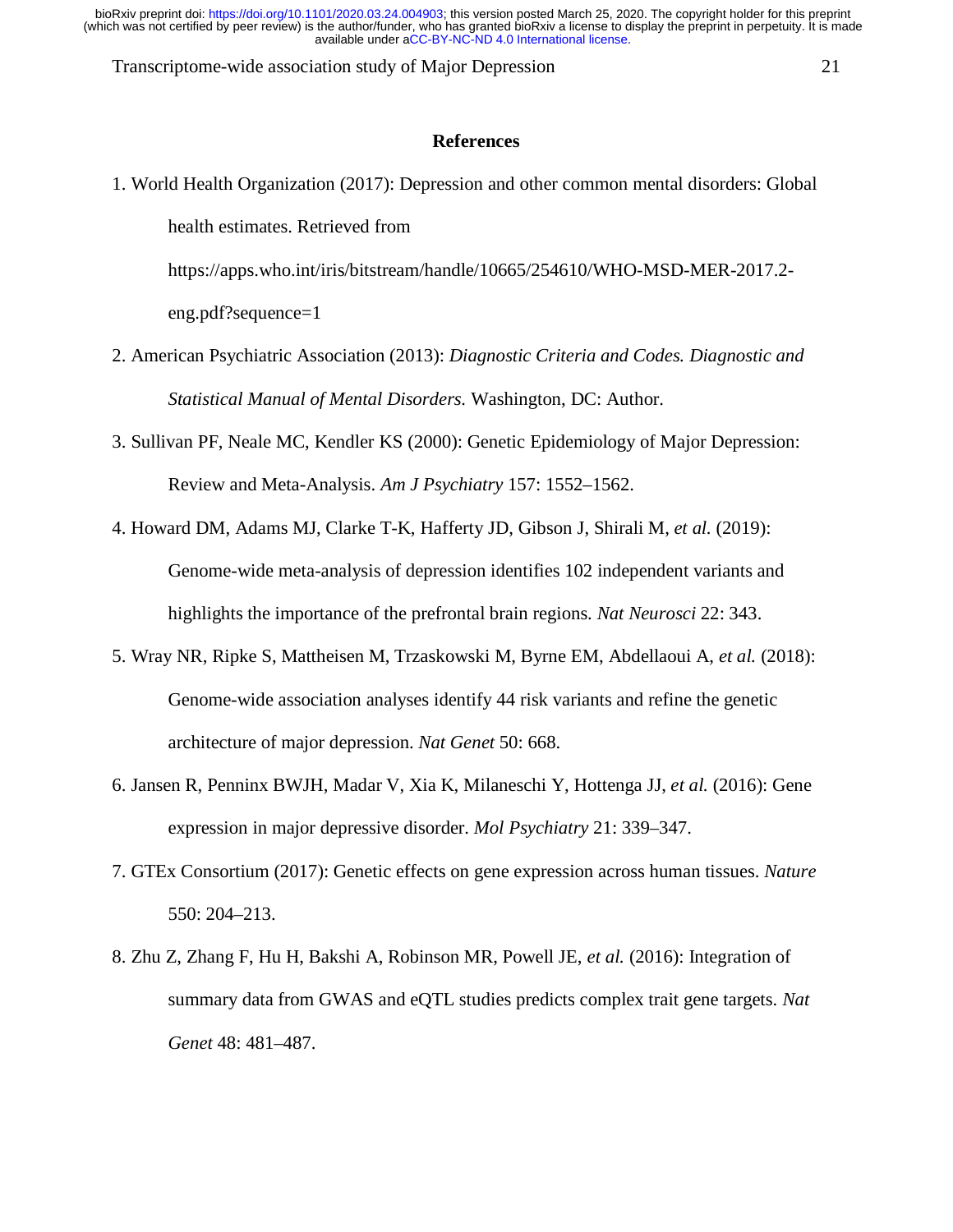Transcriptome-wide association study of Major Depression 22

9. Barbeira AN, Dickinson SP, Bonazzola R, Zheng J, Wheeler HE, Torres JM, *et al.* (2018): Exploring the phenotypic consequences of tissue specific gene expression variation inferred from GWAS summary statistics. *Nat Commun* 9: 1825.

- 10. Gusev A, Ko A, Shi H, Bhatia G, Chung W, Penninx BWJH, *et al.* (2016): Integrative approaches for large-scale transcriptome-wide association studies. *Nat Genet* 48: 245– 252.
- 11. Gamazon ER, Zwinderman AH, Cox NJ, Denys D, Derks EM (2019): Multi-tissue transcriptome analyses identify genetic mechanisms underlying neuropsychiatric traits. *Nat Genet* 51: 933.
- 12. Gaspar HA, Gerring Z, Hübel C, Middeldorp CM, Derks EM, Breen G (2019): Using genetic drug-target networks to develop new drug hypotheses for major depressive disorder. *Transl Psychiatry* 9: 117.
- 13. Gerring ZF, Gamazon ER, Derks EM, Consortium for the MDDWG of the PG (2019): A gene co-expression network-based analysis of multiple brain tissues reveals novel genes and molecular pathways underlying major depression. *PLOS Genet* 15: e1008245.
- 14. Lopez-Duran NL, Kovacs M, George CJ (2009): Hypothalamic–pituitary–adrenal axis dysregulation in depressed children and adolescents: A meta-analysis. *Psychoneuroendocrinology* 34: 1272–1283.
- 15. Stetler C, Miller GE (2011): Depression and Hypothalamic-Pituitary-Adrenal Activation: A Quantitative Summary of Four Decades of Research. *Psychosom Med* 73: 114.
- 16. Min W, Liu C, Yang Y, Sun X, Zhang B, Xu L, Sun X (2012): Alterations in hypothalamic– pituitary–adrenal/thyroid (HPA/HPT) axes correlated with the clinical manifestations of depression. *Prog Neuropsychopharmacol Biol Psychiatry* 39: 206–211.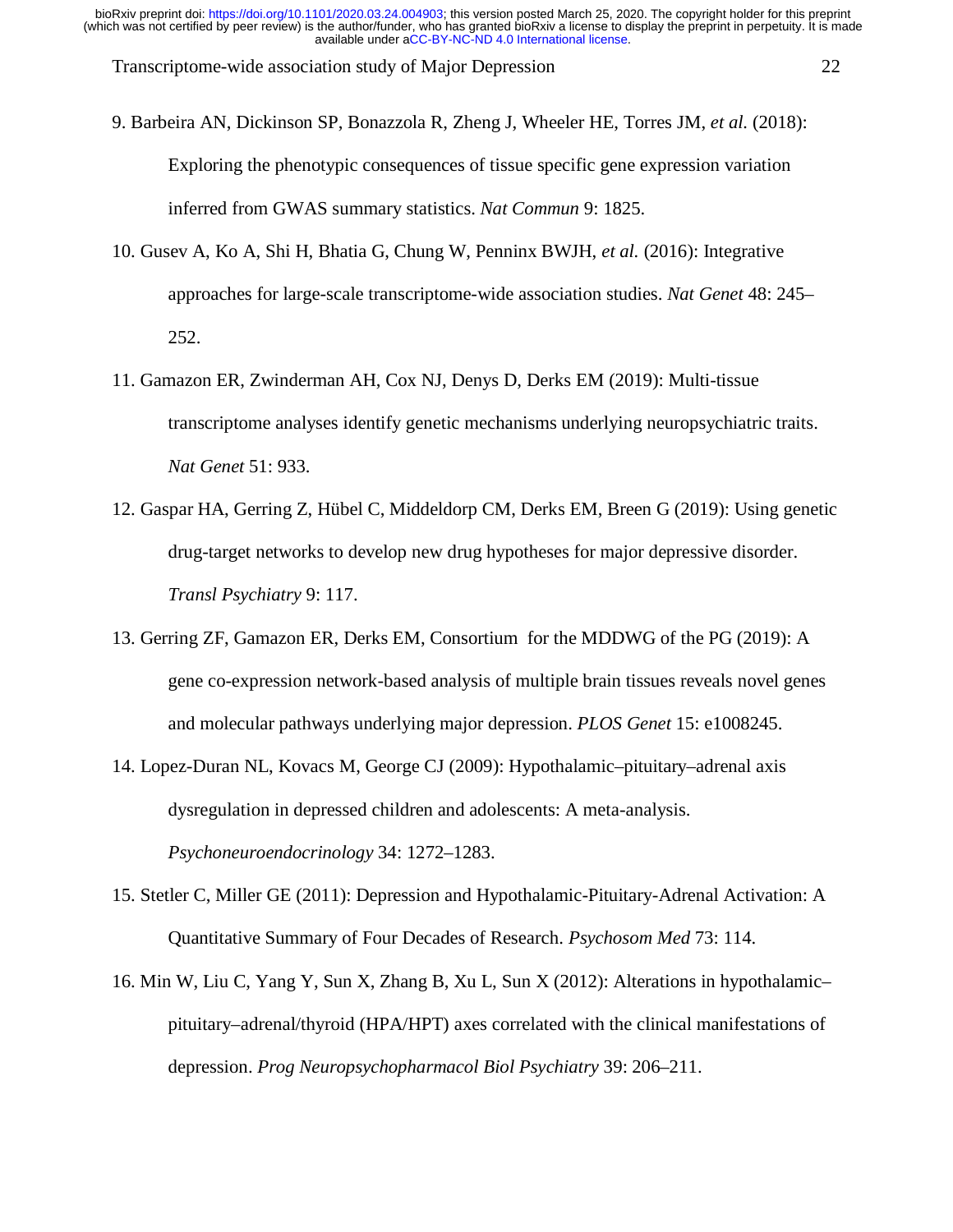Transcriptome-wide association study of Major Depression 23

17. Gusev A, Mancuso N, Won H, Kousi M, Finucane HK, Reshef Y, *et al.* (2018):

Transcriptome-wide association study of schizophrenia and chromatin activity yields mechanistic disease insights. *Nat Genet* 50: 538–548.

- 18. The GTEx Consortium (2015): The Genotype-Tissue Expression (GTEx) pilot analysis: Multitissue gene regulation in humans. *Science* 348: 648–660.
- 19. The 1000 Genomes Project Consortium (2015): A global reference for human genetic variation. *Nature* 526: 68–74.
- 20. Pain O, Pocklington AJ, Holmans PA, Bray NJ, O'Brien HE, Hall LS, *et al.* (2019): Novel Insight Into the Etiology of Autism Spectrum Disorder Gained by Integrating Expression Data With Genome-wide Association Statistics. *Biol Psychiatry* 86: 265–273.
- 21. Mancuso N, Freund MK, Johnson R, Shi H, Kichaev G, Gusev A, Pasaniuc B (2019): Probabilistic fine-mapping of transcriptome-wide association studies. *Nat Genet* 51: 675– 682.
- 22. Ziyatdinov A, Vázquez-Santiago M, Brunel H, Martinez-Perez A, Aschard H, Soria JM (2018): lme4qtl: linear mixed models with flexible covariance structure for genetic studies of related individuals. *BMC Bioinformatics* 19: 68.
- 23. Gusev A, Mancuso N, Won H, Kousi M, Finucane HK, Reshef Y, *et al.* (2018): Transcriptome-wide association study of schizophrenia and chromatin activity yields mechanistic disease insights. *Nat Genet* 50: 538–548.
- 24. Gusev A, Lawrenson K, Lin X, Lyra PC, Kar S, Vavra KC, *et al.* (2019): A transcriptomewide association study of high-grade serous epithelial ovarian cancer identifies new susceptibility genes and splice variants. *Nat Genet* 51: 815–823.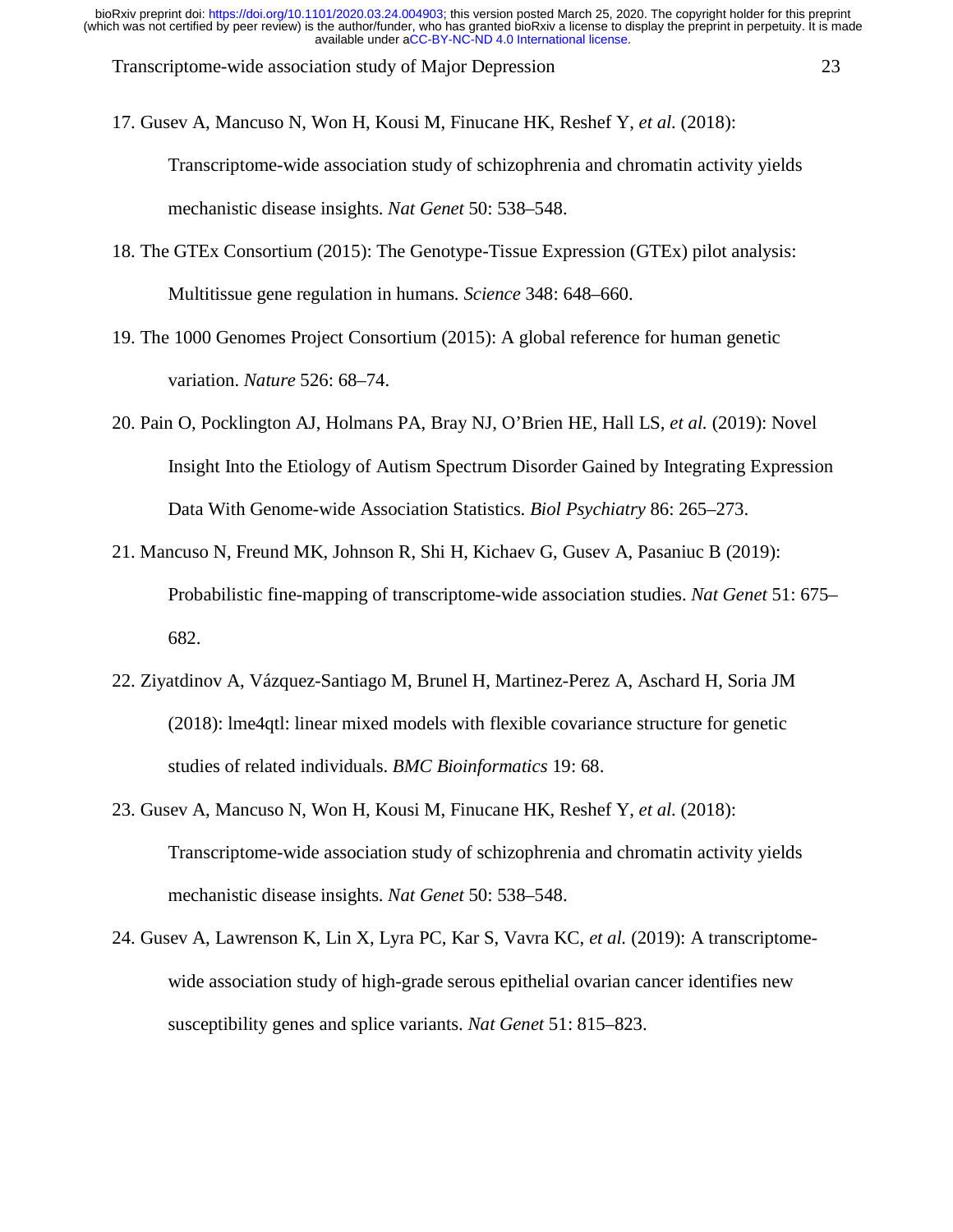Transcriptome-wide association study of Major Depression 24

- 25. Taylor K, Davey Smith G, Relton CL, Gaunt TR, Richardson TG (2019): Prioritizing putative influential genes in cardiovascular disease susceptibility by applying tissuespecific Mendelian randomization. *Genome Med* 11: 6.
- 26. Giambartolomei C, Zhenli Liu J, Zhang W, Hauberg M, Shi H, Boocock J, *et al.* (2017): *A Bayesian Framework for Multiple Trait Colocalization from Summary Association Statistics*. Genomics. https://doi.org/10.1101/155481
- 27. Hyde CL, Nagle MW, Tian C, Chen X, Paciga SA, Wendland JR, *et al.* (2016): Identification of 15 genetic loci associated with risk of major depression in individuals of European descent. *Nat Genet* 48: 1031–1036.
- 28. Hashimoto T, Maekawa S, Miyata S (2009): IgLON cell adhesion molecules regulate synaptogenesis in hippocampal neurons. *Cell Biochem Funct* 27: 496–498.
- 29. Pischedda F, Szczurkowska J, Cirnaru MD, Giesert F, Vezzoli E, Ueffing M, *et al.* (2014): A cell surface biotinylation assay to reveal membrane-associated neuronal cues: Negr1 regulates dendritic arborization. *Mol Cell Proteomics MCP* 13: 733–748.
- 30. Sanz R, Ferraro GB, Fournier AE (2015): IgLON cell adhesion molecules are shed from the cell surface of cortical neurons to promote neuronal growth. *J Biol Chem* 290: 4330– 4342.
- 31. Ochedalski T, Subburaju S, Wynn PC, Aguilera G (2007): Interaction between oestrogen and oxytocin on hypothalamic-pituitary-adrenal axis activity. *J Neuroendocrinol* 19: 189– 197.
- 32. Puder JJ, Freda PU, Goland RS, Wardlaw SL (2001): Estrogen modulates the hypothalamicpituitary-adrenal and inflammatory cytokine responses to endotoxin in women. *J Clin Endocrinol Metab* 86: 2403–2408.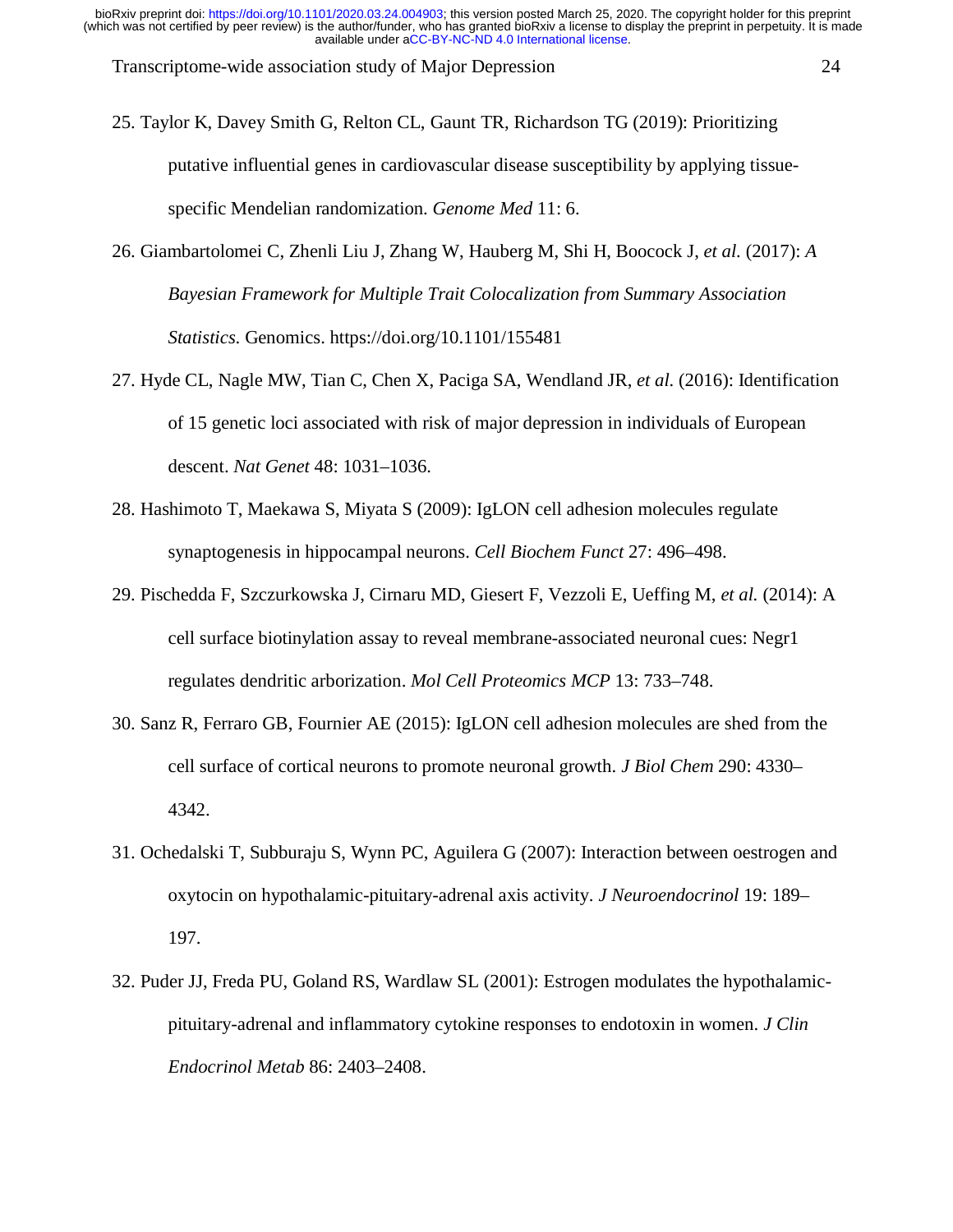Transcriptome-wide association study of Major Depression 25

- 33. Soares CN, Zitek B (2008): Reproductive hormone sensitivity and risk for depression across the female life cycle: A continuum of vulnerability? *J Psychiatry Neurosci JPN* 33: 331– 343.
- 34. Behl C (2002): Oestrogen as a neuroprotective hormone. *Nat Rev Neurosci* 3: 433.
- 35. Hernández I, Rosende-Roca M, Alegret M, Mauleón A, Espinosa A, Vargas L, *et al.* (2015): Association of TMEM106B rs1990622 Marker and Frontotemporal Dementia: Evidence for a Recessive Effect and Meta-Analysis. *J Alzheimers Dis* 43: 325–334.
- 36. Nicholson AM, Rademakers R (2016): What we know about TMEM106B in neurodegeneration. *Acta Neuropathol (Berl)* 132: 639–651.
- 37. Rutherford NJ, Carrasquillo MM, Li M, Bisceglio G, Menke J, Josephs KA, *et al.* (2012): TMEM106B risk variant is implicated in the pathologic presentation of Alzheimer disease. *Neurology* 79: 717–718.
- 38. Van Deerlin VM, Sleiman PMA, Martinez-Lage M, Chen-Plotkin A, Wang L-S, Graff-Radford NR, *et al.* (2010): Common variants at 7p21 are associated with frontotemporal lobar degeneration with TDP-43 inclusions. *Nat Genet* 42: 234–239.
- 39. Byers AL, Yaffe K (2011): Depression and risk of developing dementia. *Nat Rev Neurol* 7: 323–331.
- 40. Li J-Q, Tan L, Wang H-F, Tan M-S, Tan L, Xu W, *et al.* (2016): Risk factors for predicting progression from mild cognitive impairment to Alzheimer's disease: a systematic review and meta-analysis of cohort studies. *J Neurol Neurosurg Psychiatry* 87: 476–484.
- 41. Ownby RL, Crocco E, Acevedo A, John V, Loewenstein D (2006): Depression and Risk for Alzheimer Disease: Systematic Review, Meta-analysis, and Metaregression Analysis. *Arch Gen Psychiatry* 63: 530–538.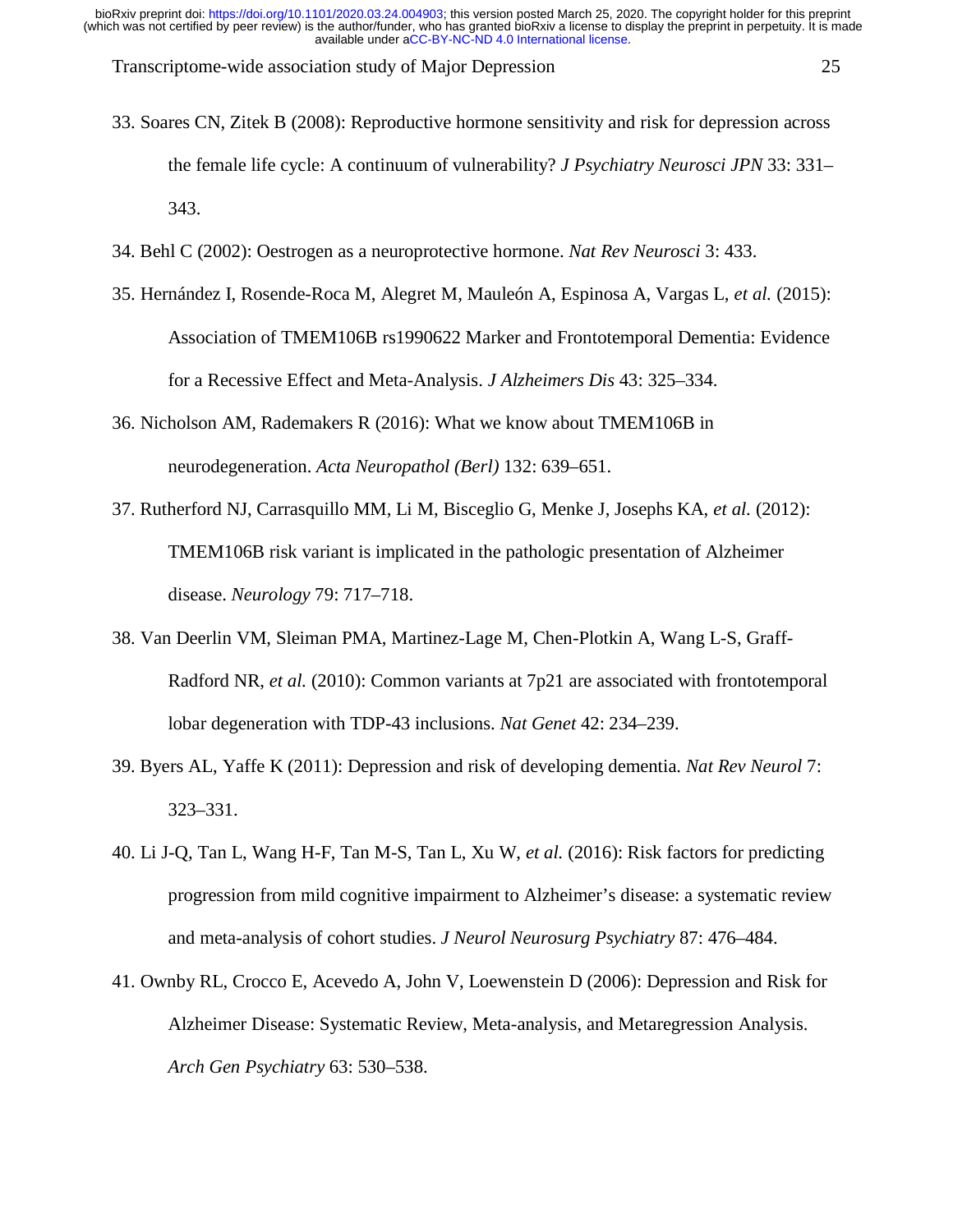Transcriptome-wide association study of Major Depression 26

- 42. Ichikawa T, Baba H, Maeshima H, Shimano T, Inoue M, Ishiguro M, *et al.* (2019): Serum levels of TDP-43 in late-life patients with depressive episode. *J Affect Disord* 250: 284– 288.
- 43. Wainberg M, Sinnott-Armstrong N, Mancuso N, Barbeira AN, Knowles DA, Golan D, *et al.* (2019): Opportunities and challenges for transcriptome-wide association studies. *Nat Genet* 51: 592.
- 44. Finucane HK, Reshef YA, Anttila V, Slowikowski K, Gusev A, Byrnes A, *et al.* (2018): Heritability enrichment of specifically expressed genes identifies disease-relevant tissues and cell types. *Nat Genet* 50: 621.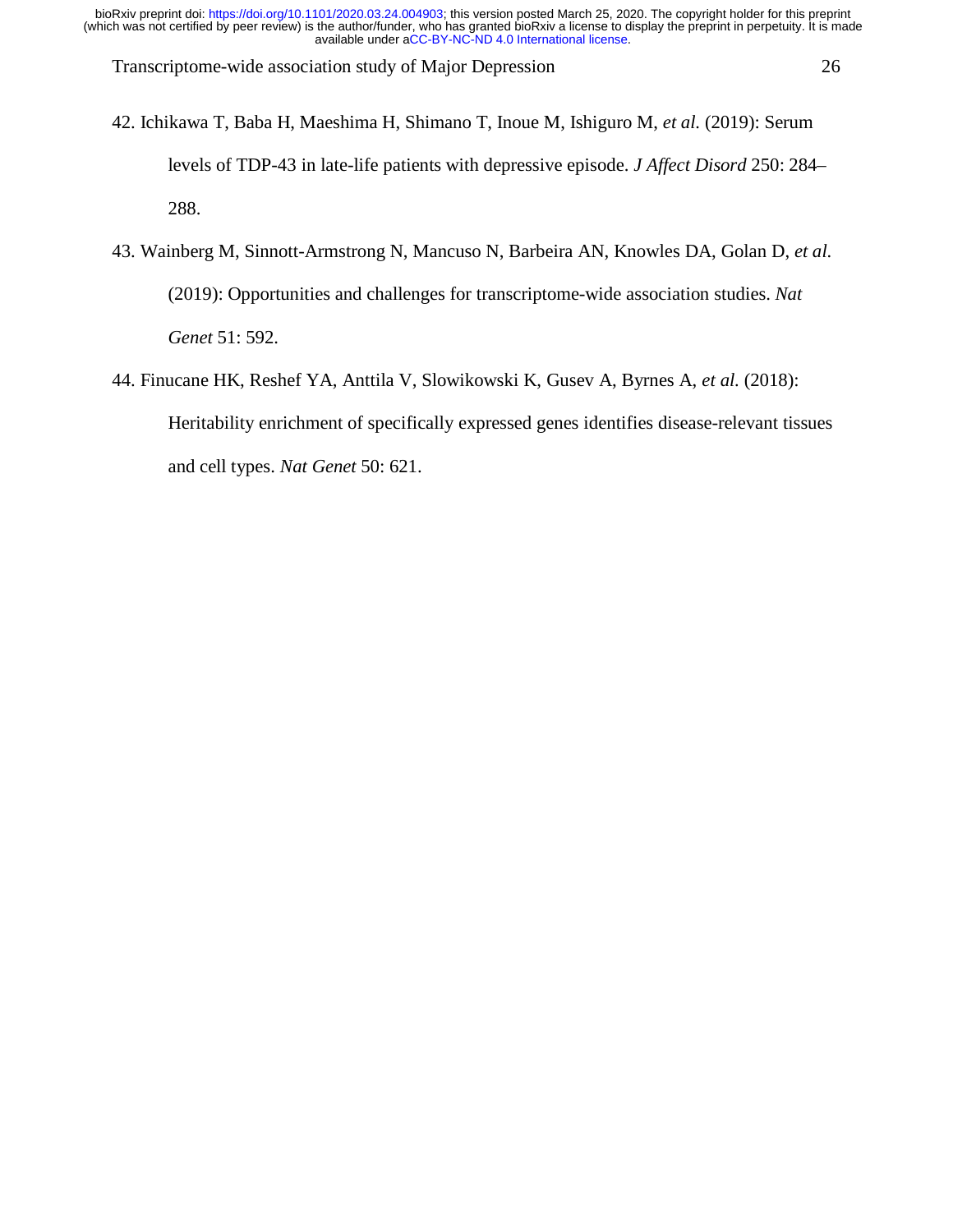Transcriptome-wide association study of Major Depression 27

# **Figure legends:**

*Figure 1.* The relationship between gene expression and Major Depression: Manhattan-style plot of *z*-scores for each of the tested genes, across all autosomes and tested SNP-weight sets. Blue lines indicate the transcriptome-wide significance threshold. The names of statistically significant genes are shown.

# **Table Legends:**

*Table 1.* Conditional Analysis Findings: Jointly and Marginally Significant Features per Locus

*Table 2.* Characteristics of the High-Confidence Associations: Highly Significant, Colocalized, and Independent Features

*Table 3.* Candidate Gene Set Enrichment Results based on TWAS results from A) all brain tissue panels, and B) each panel separately.

*Table 4.* Hypothesis-free Gene Set Enrichment Results based on TWAS results from A) all brain tissue panels, and B) each panel separately.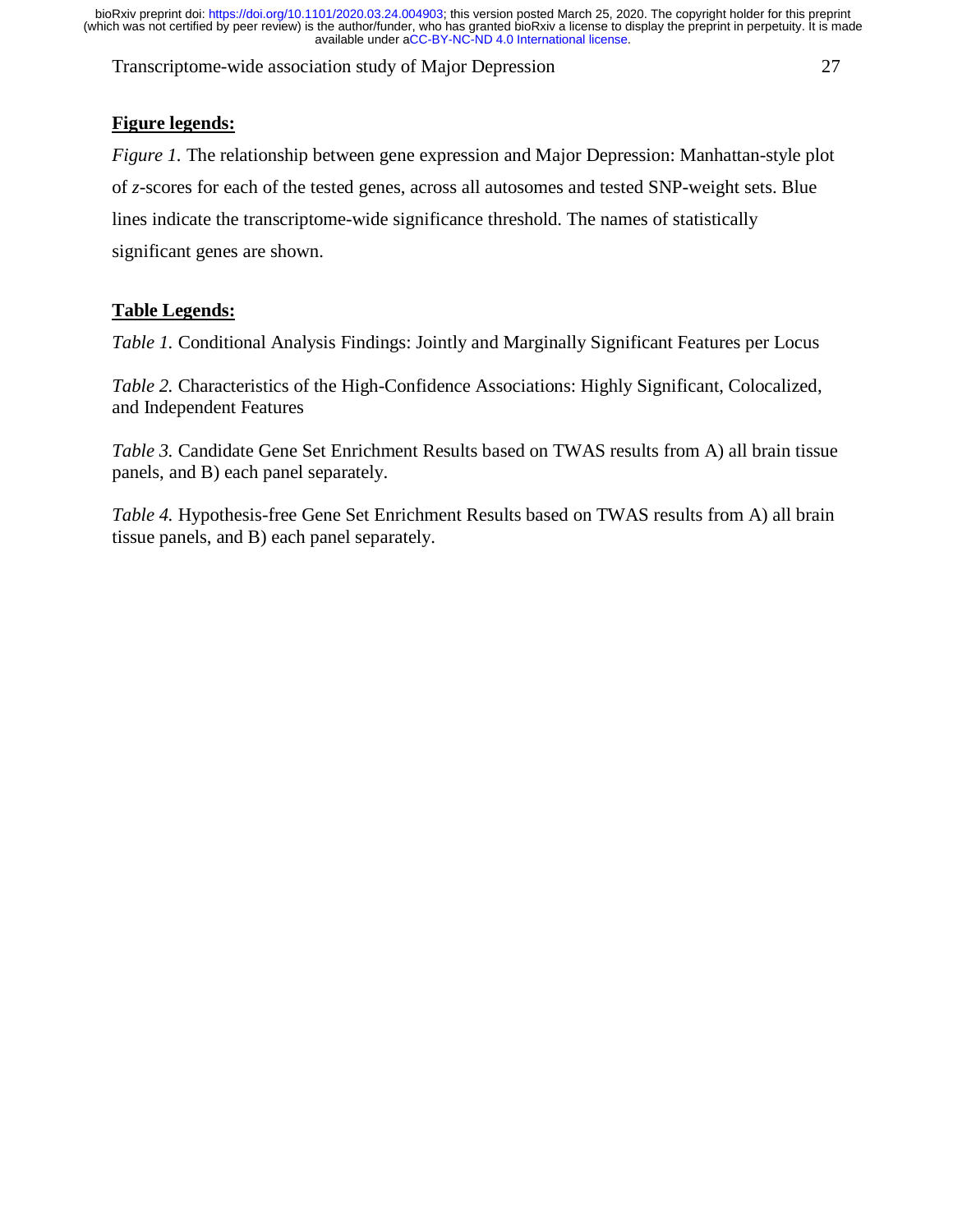| <b>CHR</b>     | BP                  | Jointly sign. Features (SNP-weight set)                                                            | $\boldsymbol{N}$<br>marginal | <b>Top</b><br><b>TWAS</b> $p^a$ | <b>Top</b><br>GWAS $p^a$ | <b>Variance</b><br>explained b |
|----------------|---------------------|----------------------------------------------------------------------------------------------------|------------------------------|---------------------------------|--------------------------|--------------------------------|
| 1              | 8912457-9377702     | RERE (YFS Blood)                                                                                   | 3                            | $1.10\times10^{-7}$             | $3.60\times10^{-8}$      | 100.00%                        |
| 1              | 37384051-37384179   | SNORA63 (GTEx Nucleus accumbens)                                                                   | $\mathbf{0}$                 | $1.20\times10^{-6}$             | $7.50\times10^{-8}$      | 69.60%                         |
| 1              | 72361623-73267512   | NEGR1 (GTEx Whole Blood)                                                                           | $\overline{4}$               | $1.90\times10^{-18}$            | $5.90\times10^{-15}$     | 96.60%                         |
| 1              | 176373898-176676370 | RFWD2 (CMC DLPFC Splicing)                                                                         | 3                            | $4.70\times10^{-7}$             | $2.30\times10^{-7}$      | 90.00%                         |
| 1              | 181952685-182275921 | CACNA1E (CMC DLPFC Splicing)                                                                       | $\boldsymbol{0}$             | $6.10\times10^{-7}$             | $1.10\times10^{-7}$      | 64.70%                         |
| 1              | 197973878-198244623 | DENND1B (CMC DLPFC Splicing)                                                                       | $\overline{2}$               | $5.90\times10^{-8}$             | $9.00\times10^{-8}$      | 100.00%                        |
| $\overline{2}$ | 58886377-58968515   | FANCL (CMC DLPFC Splicing, CMC DLPFC)                                                              | $\boldsymbol{0}$             | $2.20\times10^{-7}$             | $2.80\times10^{-6}$      | 70.40%                         |
| 2              | 198331741-198799815 | ANKRD44 (YFS Blood)                                                                                | $\overline{2}$               | $1.30\times10^{-8}$             | $6.60\times10^{-7}$      | 100.00%                        |
| 3              | 44981261-45061226   | ZNF445 (CMC DLPFC)                                                                                 | $\overline{2}$               | $3.30\times10^{-7}$             | $4.90\times10^{-7}$      | 2.00%                          |
| $\overline{4}$ | 42483713-42592474   | SLC30A9 (GTEx Cortex)                                                                              | $\overline{7}$               | $7.70\times10^{-9}$             | $6.10\times10^{-19}$     | 100.00%                        |
| 5              | 88064888-88489789   | TMEM161B-AS1 (GTEx Amygdala), CTC-467M3.3 (GTEx<br>Anterior cingulate cortex, GTEx Frontal Cortex) | 17                           | $1.30\times10^{2}$              | $2.80\times10^{9}$       | 100.00%                        |
| 5              | 140524947-140723351 | PCDHA5 (GTEx Thyroid)                                                                              | 3                            | $6.50\times10^{8}$              | $3.90\times10^{-7}$      | 83.10%                         |
| 6              | 100317347-101830863 | COQ3 (CMC DLPFC Splicing), RP3-467N11.1 (GTEx<br>Cerebellum)                                       | $\boldsymbol{0}$             | $2.70\times10^{-7}$             | $7.80\times10^{-8}$      | 89.20%                         |
| 6              | 105675968-106117820 | BVES-ASI (GTEx Amygdala)                                                                           | $\overline{2}$               | $2.40\times10^{-8}$             | $4.20\times10^{-7}$      | 87.10%                         |
| $\tau$         | 12750847-12782993   | TMEM106B (GTEx Whole Blood)                                                                        | 3                            | $3.20\times10^{-8}$             | $5.80\times10^{9}$       | 12.00%                         |
| $\tau$         | 25336158-25521253   | OSBPL3 (GTEx Pituitary)                                                                            | $\overline{0}$               | $1.90\times10^{-8}$             | $4.70\times10^{-9}$      | 84.80%                         |
| $8\,$          | 52732136-53222005   | PXDNL (CMC DLPFC)                                                                                  | $\overline{0}$               | $3.90\times10^{9}$              | $3.60\times10^{-7}$      | 82.40%                         |
| 8              | 61797147-61929354   | RP11-163N6.2 (GTEx Thyroid)                                                                        | $\mathbf{1}$                 | $9.50\times10^{-8}$             | $3.50\times10^{-6}$      | 91.30%                         |
| 11             | 3465659-3513607     | NAPIL4 (CMC DLPFC Splicing)                                                                        | $\boldsymbol{0}$             | $1.70\times10^{-6}$             | $9.80\times10^{-9}$      | 96.80%                         |
| 11             | 57567112-57968659   | TNKS1BP1 (GTEx Adrenal Gland), CLP1 (GTEx Whole Blood)                                             | $\overline{2}$               | $2.00\times10^{-7}$             | $9.70\times10^{-8}$      | 76.10%                         |
| 11             | 113780318-113846111 | DRD2 (GTEx Frontal Cortex)                                                                         | $\boldsymbol{0}$             | $3.90\times10^{-7}$             | $3.60\times10^{-9}$      | 82.80%                         |
| 13             | 54102875-54126196   | OLFM4 (CMC DLPFC)                                                                                  | $\mathbf{0}$                 | $3.60\times10^{-7}$             | $1.70\times10^{-10}$     | 98.30%                         |
| 14             | 42557064-42873752   | CTD-2298J14.2 (GTEx Thyroid)                                                                       | $\overline{2}$               | $1.40\times10^{-8}$             | $1.40\times10^{-6}$      | 87.70%                         |
| 14             | 60451161-60837684   | CCDC175 (GTEx Thyroid)                                                                             | 3                            | $4.30\times10^{-8}$             | $1.60\times10^{-10}$     | 100.00%                        |
| 14             | 64819682-65270377   | ESR2 (GTEx Pituitary)                                                                              | $\overline{2}$               | $2.20\times10^{-9}$             | $1.20\times10^{-7}$      | 100.00%                        |
| 14             | 75819736-75889188   | PROX2 (GTEx Thyroid)                                                                               | $\overline{2}$               | $8.50\times10^{-9}$             | $1.60\times10^{-7}$      | 74.20%                         |
| 14             | 104485996-104680441 | RP11-894P9.2 (GTEx Thyroid)                                                                        | 8                            | $4.70\times10^{-8}$             | $1.20\times10^{-7}$      | 93.20%                         |
|                |                     |                                                                                                    |                              |                                 |                          |                                |

*Table 1.* Conditional Analysis Findings: Jointly and Marginally Significant Features per Locus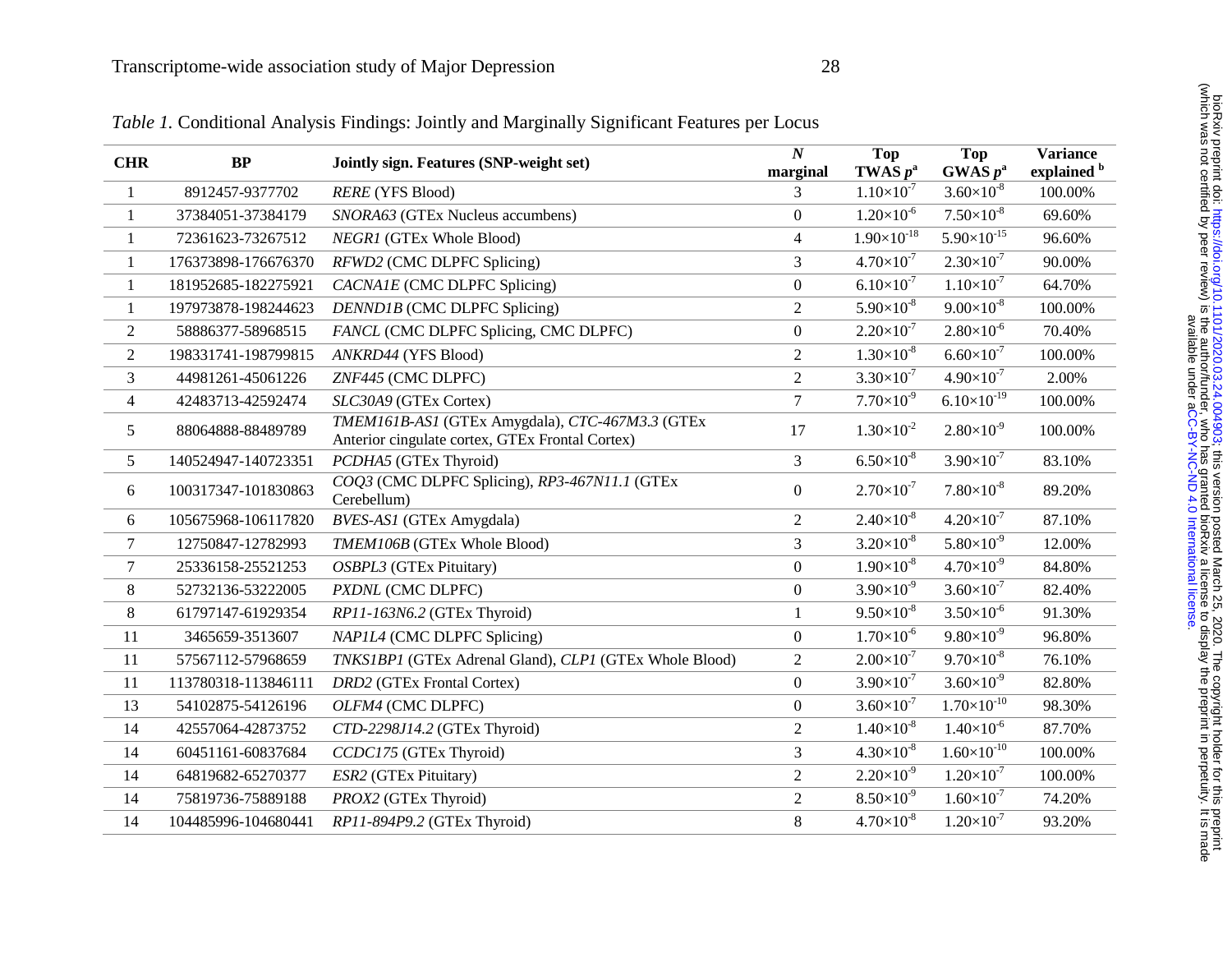|    | 27900528-28007430 | <i>TIAF1</i> (GTEx Adrenal Gland)  | $8.30\times10^{-8}$ | $5.90\times10^{-8}$ | 91.60% |
|----|-------------------|------------------------------------|---------------------|---------------------|--------|
| 18 | 52995707-53062747 | <i>RAB27B</i> (CMC DLPFC Splicing) | $1.30\times10^{-6}$ | $6.90\times10^{-7}$ | 77.20% |
| 20 | 48335831-48360614 | <i>DDX27</i> (CMC DLPFC)           | $1.30\times10^{-6}$ | $1.50\times10^{-7}$ | 83.80% |
| າາ | 41665634-42256151 | <i>ZC3H7B</i> (GTEx Cerebellum)    | $1.00\times10^{-8}$ | $5.20\times10^{-7}$ | 89.90% |

*Note.* ACC = Anterior cingulate cortex; chr = chromosome; CMC = CommonMind Consortium; DLPFC = dorsolateral prefrontal cortex; GTEx = Genotype-

Tissue expression; NTR = Netherlands Twin Register; *p = p-*value; sign. = significant; YFS = Young Finns Study.

aValues before adjustments

<sup>b</sup>Variance in the top GWAS SNP explained by the top TWAS feature within the locus.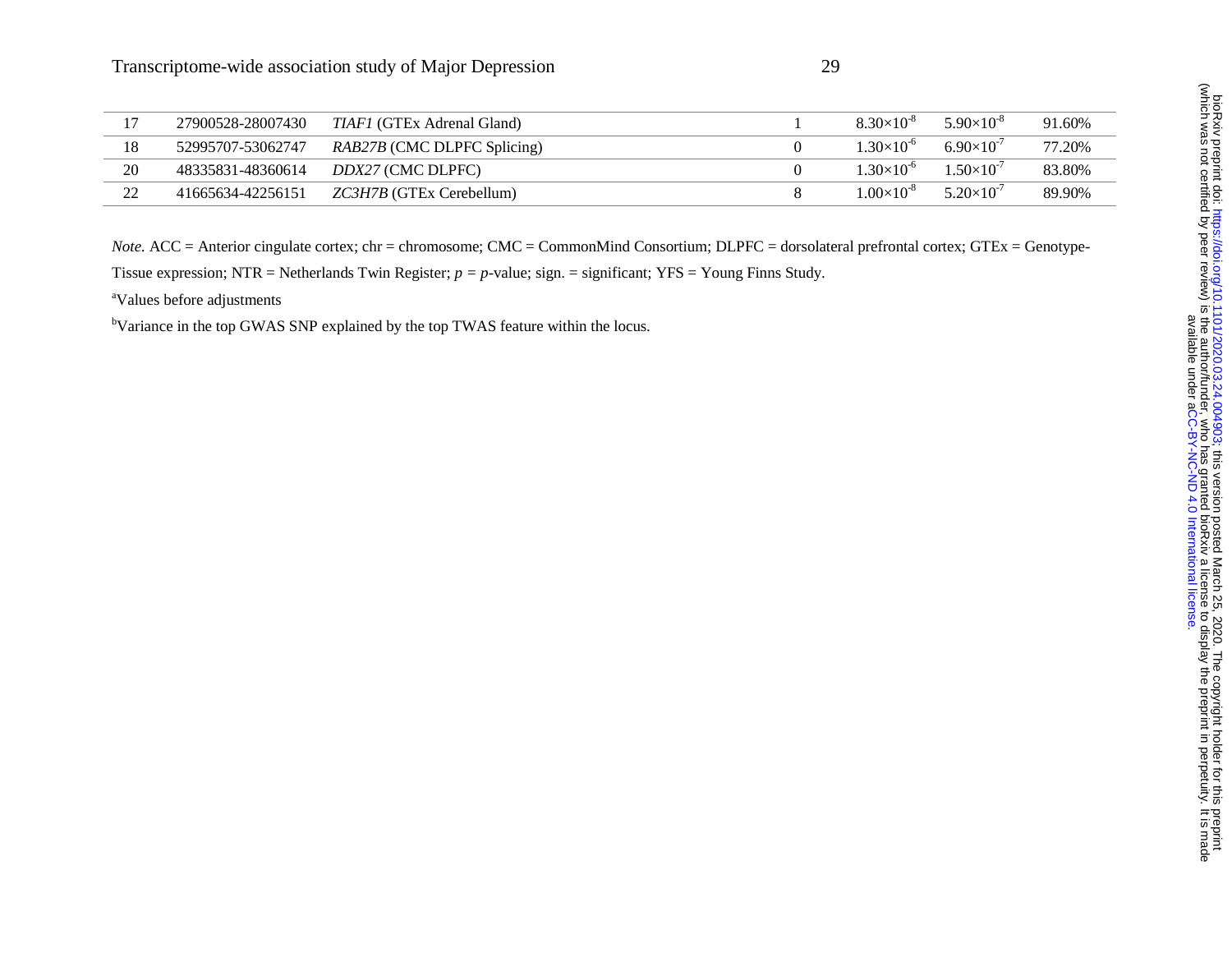| Location                | Gene              | SNP-weight set             | Coloc $PP3a$ | Coloc $PP4^b$ | $Z$ -score $c$ | $P$ -value <sup>c</sup> | PIP <sup>d</sup> |
|-------------------------|-------------------|----------------------------|--------------|---------------|----------------|-------------------------|------------------|
| chr1:71861623-72748417  | <b>NEGR1</b>      | <b>GTEx Whole Blood</b>    | 0.007        | 0.993         | 8.761          | $1.94\times10^{-18}$    |                  |
| chr5:87988462-87989789  | $CTC-467M3.3$     | <b>GTEx Frontal Cortex</b> | 0.035        | 0.85          | $-7.092$       | $1.33\times10^{-12}$    | 0.867            |
| chr7:12250867-12282993  | <b>TMEM106B</b>   | <b>GTEx Whole Blood</b>    | 0.008        | 0.991         | 5.531          | $3.18\times10^{-8}$     | 0.794            |
| chr14:42057064-42074059 | CTD-2298J14.2     | <b>GTEx Thyroid</b>        | 0.022        | 0.978         | $-5.679$       | $1.36\times10^{-8}$     | 0.563            |
| chr14:59971779-60043549 | CCDC175           | <b>GTEx Thyroid</b>        | 0.018        | 0.979         | $-5.479$       | $4.28\times10^{-8}$     | 0.543            |
| chr14:64550950-64770377 | ESR <sub>2</sub>  | <b>GTEx Pituitary</b>      | 0.026        | 0.86          | $-5.982$       | $2.20\times10^{-9}$     | 0.592            |
| chr14:75319736-75330537 | PROX <sub>2</sub> | <b>GTEx Thyroid</b>        | 0.02         | 0.962         | $-5.758$       | $8.51\times10^{-9}$     | 0.984            |
| chr22:41697526-41756151 | ZC3H7B            | <b>GTEx Cerebellum</b>     | 0.031        | 0.862         | 5.729          | $1.01\times10^{-8}$     | 0.532            |

*Table 2.* High-Confidence Associations: Highly Significant, Colocalized, and Independent Features

*Note.* Chr = chromosome; Coloc = Colocalization; CMC = CommonMind Consortium; GTEx = Genotype-tissue expression; NTR = Netherlands Twin Register; YFS = Young Finns Study.

 ${}^{a}PP3$  = Probability of a GWAS and TWAS association, at distinct causal SNPs.

bPP4 = probability of a GWAS and TWAS association, at shared causal SNPs.

cTWAS association results.

dPosterior Inclusion Probability estimated by FOCUS.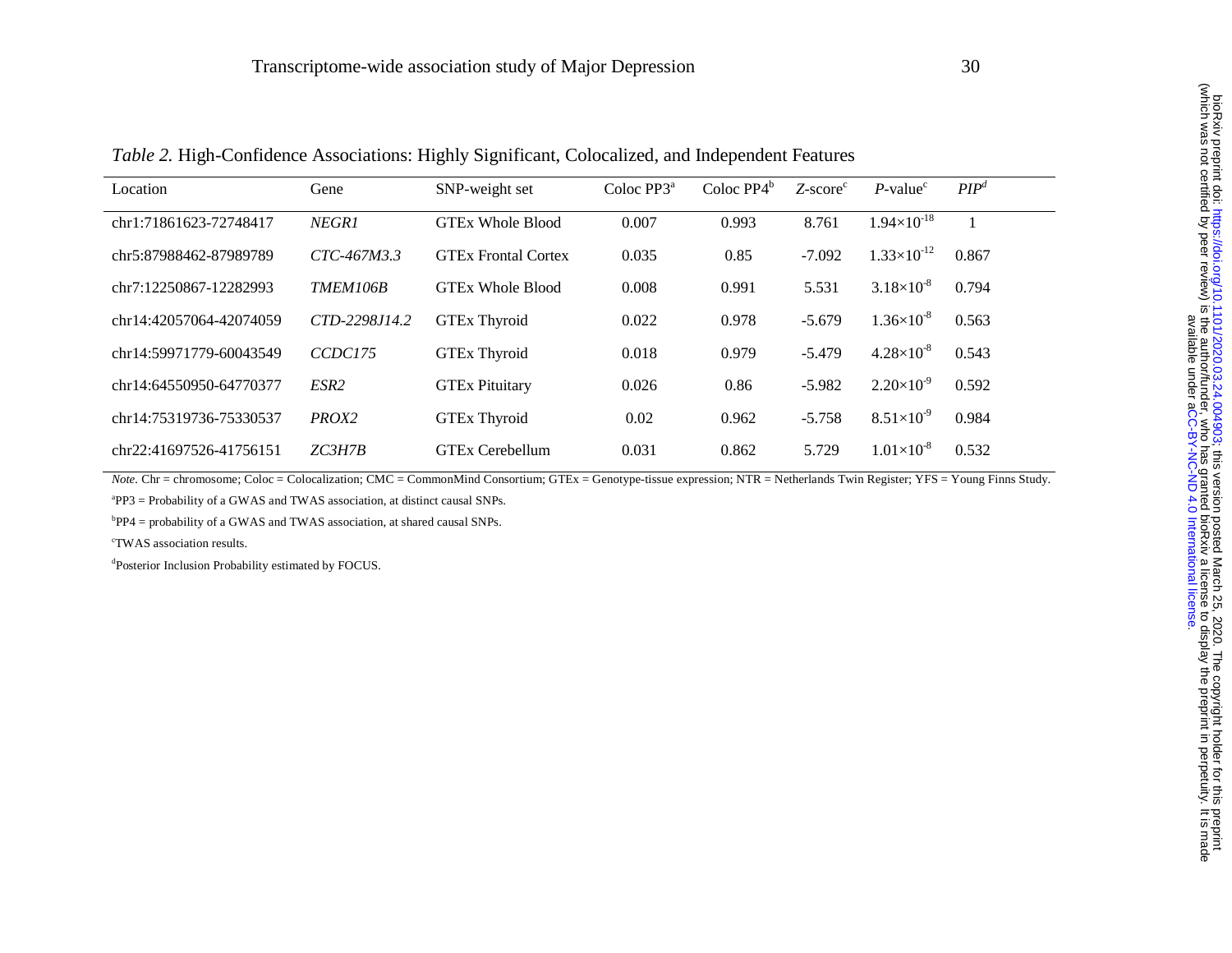*Table 3.* Candidate Gene Set Enrichment Results based on TWAS results from A) all brain tissue panels, and B) each panel separately.

| <b>Across Brain Tissue Panels</b><br>A) |                 |                 |                             |                       |                       |                       |                   |
|-----------------------------------------|-----------------|-----------------|-----------------------------|-----------------------|-----------------------|-----------------------|-------------------|
| <b>Gene Set</b>                         | <b>Estimate</b> | SE <sup>a</sup> | $\mathbf{T}^{\mathbf{b}}$   | P <sup>c</sup>        | P. CORR <sup>d</sup>  | Panel                 | PMID <sup>e</sup> |
| RBFOX2                                  | 0.12            | 0.03            | 3.98                        | $3.45\times10^{-5}$   | $2.45\times10^{-3}$   | All brain             | 24613350          |
| <b>FMRP</b>                             | 0.15            | 0.04            | 3.59                        | $1.65\times10^{-4}$   | $3.94 \times 10^{-3}$ | All brain             | 21784246          |
| <b>SCZ.COMPOSITE</b>                    | 0.12            | 0.03            | 3.59                        | $1.66\times10^{-4}$   | $3.94 \times 10^{-3}$ | All brain             | 24463508          |
| RBFOX1.RBFOX3                           | 0.09            | 0.03            | 3.36                        | $3.91\times10^{-4}$   | $6.94\times10^{-3}$   | All brain             | 24613350          |
| POTENTIALLY.SYNAPTIC.ALL                | 0.07            | 0.02            | 2.96                        | $1.55 \times 10^{-3}$ | $2.04\times10^{-2}$   | All brain             | 27694994          |
| ION.CHANNELS.ALL.ION.CHANNELS           | 0.29            | 0.10            | 2.92                        | $1.73 \times 10^{-3}$ | $2.04\times10^{-2}$   | All brain             | 22083728          |
| Panel-specific<br>B)                    |                 |                 |                             |                       |                       |                       |                   |
|                                         |                 |                 |                             |                       |                       |                       |                   |
| <b>Gene Set</b>                         | <b>Estimate</b> | SE <sup>a</sup> | $\overline{T}^{\mathbf{b}}$ | P <sup>c</sup>        | $P$ .COR $Rd$         | Panel                 | PMID <sup>e</sup> |
| SCZ.DENOVO.NONSYN                       | 0.45            | 0.11            | 3.93                        | $4.30\times10^{-5}$   | $1.58\times10^{-3}$   | <b>GTeX Pituitary</b> | 24463508          |
| <b>SCZ.COMPOSITE</b>                    | 0.27            | 0.07            | 3.84                        | $6.10\times10^{-5}$   | $1.58\times10^{-3}$   | <b>GTeX Pituitary</b> | 24463508          |
| MIR.137                                 | 0.37            | 0.10            | 3.67                        | $1.21 \times 10^{-4}$ | $7.38\times10^{-3}$   | <b>CMC DLPFC</b>      | 24463508          |
| <b>CONSTRAINED</b>                      | 0.28            | 0.09            | 3.16                        | $7.91\times10^{-4}$   | $2.41\times10^{-2}$   | <b>CMC DLPFC</b>      | 25086666          |
| <b>FMRP</b>                             | 0.20            | 0.06            | 3.17                        | $7.69\times10^{4}$    | $2.83\times10^{-2}$   | GTeX Cerebellum       | 21784246          |
| NEURONAL.EARLY.ENDOSOMES                | 1.14            | 0.40            | 2.88                        | $2.00\times10^{-3}$   | $2.83\times10^{-2}$   | GTeX Cerebellum       | 22083728          |
| RBFOX1.RBFOX3                           | 0.12            | 0.04            | 2.83                        | $2.30\times10^{-3}$   | $2.83 \times 10^{-2}$ | GTeX Cerebellum       | 24613350          |
| <b>SCZ.COMPOSITE</b>                    | 0.14            | 0.05            | 2.82                        | $2.41 \times 10^{-3}$ | $2.83\times10^{-2}$   | GTeX Cerebellum       | 24463508          |

*Note.* Shows results significant after multiple testing correction (P.CORR < 0.05).

aStandard error

<sup>b</sup>T-statistic

<sup>c</sup>Raw p-value

<sup>d</sup>Mulitple testing-corrected p-value using FDR method

ePubMed ID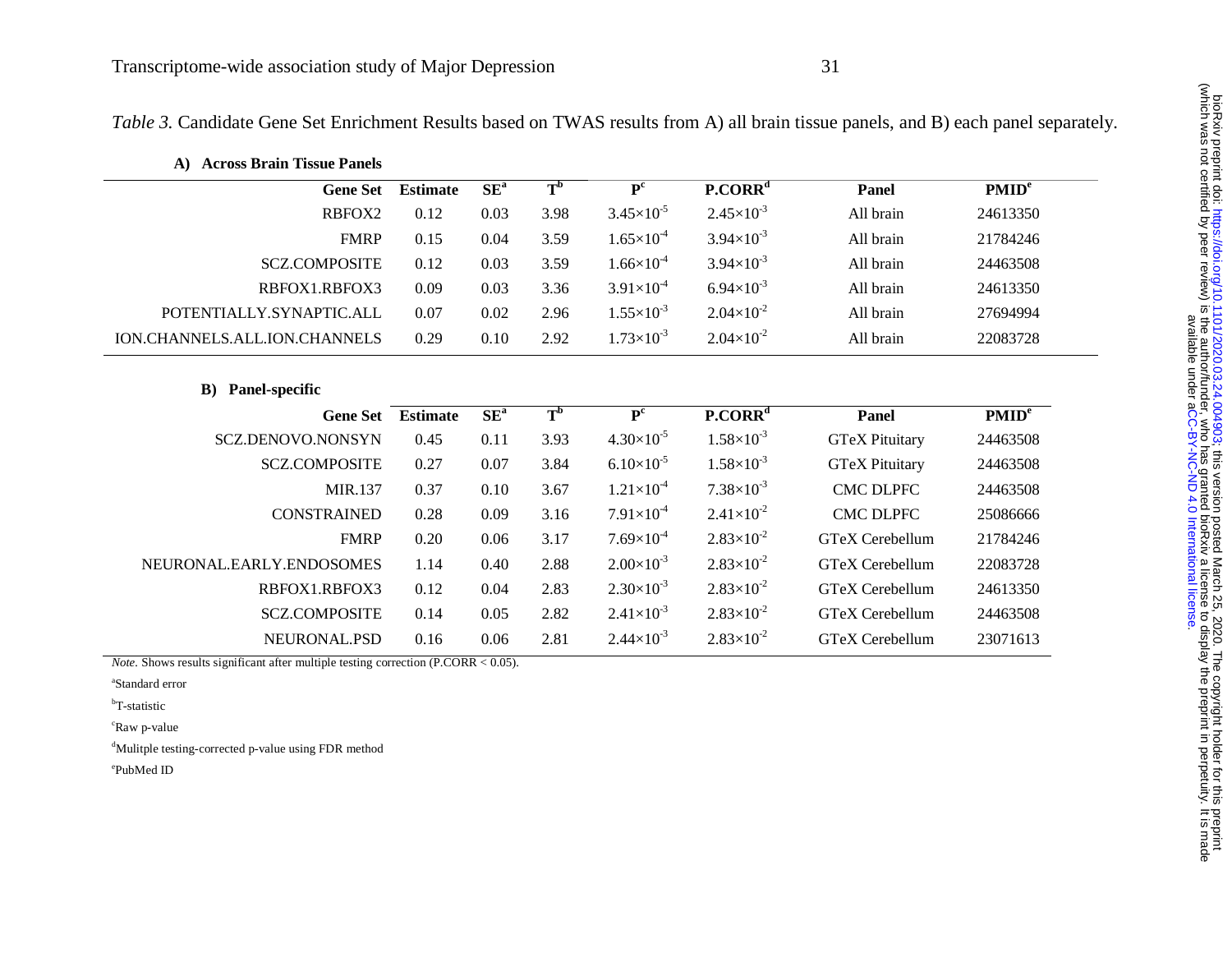*Table 4.* Hypothesis-free Gene Set Enrichment Results based on TWAS results from A) all brain tissue panels, and B) each panel separately.

*A) Across Brain Tissue Panels* 

| <b>Gene Set</b>             | Estimate | $\rm SE^a$  | $\mathbf{T}^{\mathbf{b}}$ | $\mathbf{p}^{\rm c}$ | $P_{\cdot}CORR^{d}$ | Panel     |
|-----------------------------|----------|-------------|---------------------------|----------------------|---------------------|-----------|
| KEGG.LONG.TERM.POTENTIATION | 0.77     | $0.19$ 4.17 |                           | $1.53\times10^{-5}$  | $4.98\times10^{-2}$ | All brain |
| GO.DENDRITIC.SHAFT          | 1.06     | $0.26$ 4.11 |                           | $1.98\times10^{-5}$  | $4.98\times10^{-2}$ | All brain |
| <b>GO MEMORY</b>            | 0.61     | 0.15        | 4.09                      | $2.17\times10^{-5}$  | $4.98\times10^{-2}$ | All brain |

*B) Panel-specific* 

| <b>Gene Set</b>                              | Estimate | $SE^a$ | $T^{\rm b}$ | $\mathbf{p}^{\text{c}}$ | P. CORR <sup>d</sup> | Panel                      |
|----------------------------------------------|----------|--------|-------------|-------------------------|----------------------|----------------------------|
| GO.MACROMOLECULAR.COMPLEX.BINDING            | 0.46     | 0.09   | 5.09        | $1.83\times10^{-7}$     | $5.53\times10^{-4}$  | GTeX Caudate basal ganglia |
| GO.MICROTUBULE.BINDING                       | 0.98     | 0.22   | 4.45        | $4.39\times10^{-6}$     | $6.64\times10^{-3}$  | GTeX Caudate basal ganglia |
| GO.ALCOHOL.BINDING                           | 1.75     | 0.38   | 4.58        | $2.32\times10^{-6}$     | $7.69\times10^{-3}$  | <b>GTeX Pituitary</b>      |
| GO.PROTEIN.COMPLEX.BINDING                   | 0.45     | 0.11   | 4.19        | $1.37\times10^{-5}$     | $1.38\times10^{2}$   | GTeX Caudate basal ganglia |
| GO.CHROMATIN.BINDING                         | 0.77     | 0.19   | 4.12        | $1.91\times10^{-5}$     | $1.45\times10^{-2}$  | GTeX Caudate basal ganglia |
| GO.LIGAND.DEPENDENT.NUCLEAR.RECEPTOR.BINDING | 1.92     | 0.50   | 3.87        | $5.44\times10^{-5}$     | $3.29\times10^{-2}$  | GTeX Caudate basal ganglia |
|                                              |          |        |             |                         |                      |                            |

*Note.* Shows results significant after multiple testing correction (P.CORR < 0.05).

aStandard error

<sup>b</sup>T-statistic

cRaw p-value

dMulitple testing-corrected p-value using FDR method